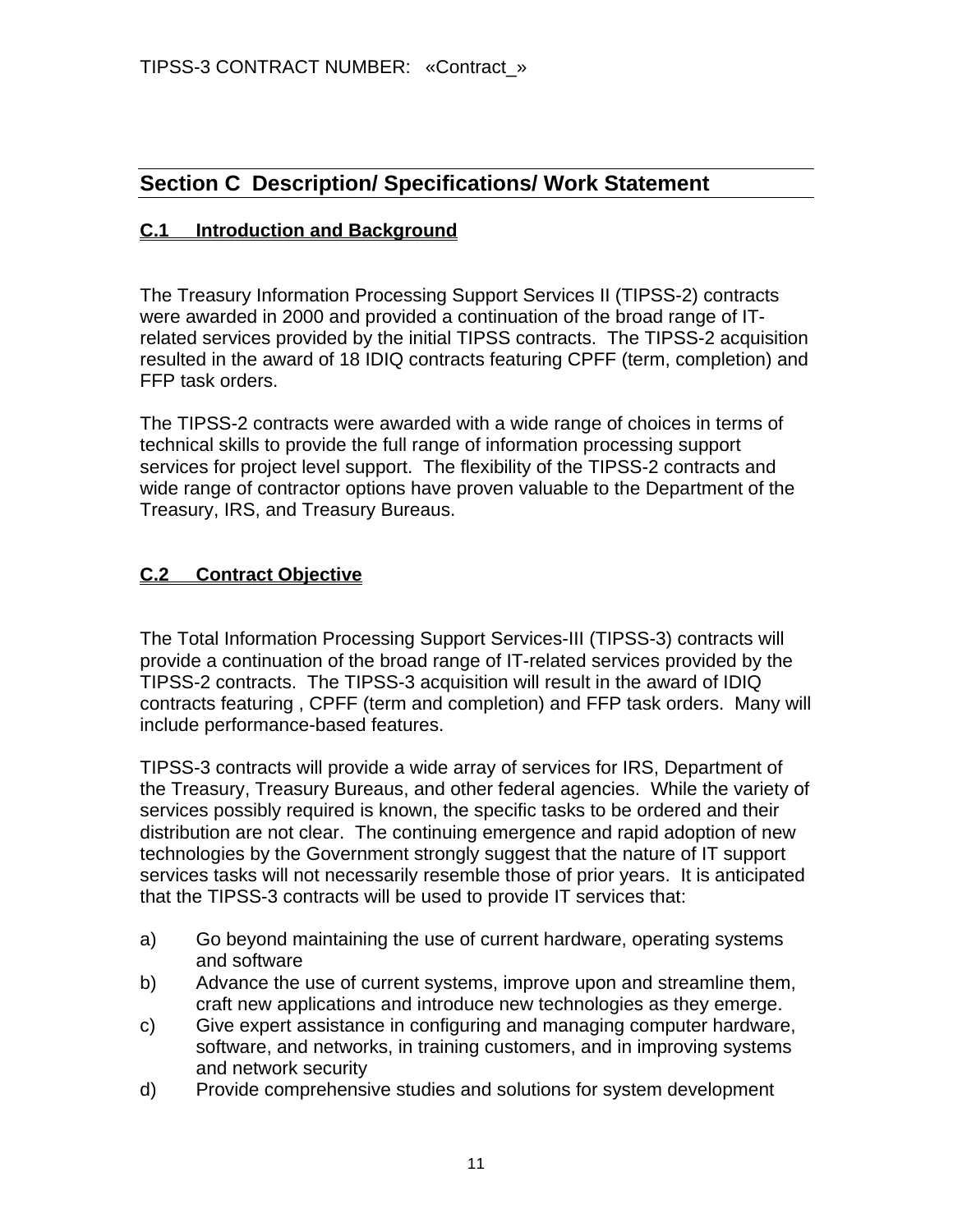e) Fulfill requirements on short notice to provide rapid solutions

### **C.3 Scope of the Contract**

The TIPSS-3 contract is a Multiple Agency Contract (MAC). It provides sources of information processing support services for the Department of the Treasury, IRS, Treasury Bureaus, and other federal agencies. The IRS will be the primary user of the contracts to provide the full range of information processing support services for project level support.

The support required encompasses a large spectrum of services from local microcomputer applications to large-scale integrated systems. Services are required across virtually all software languages and hardware platforms. The scope of TIPSS-3 does not include the purchase or lease of commercial off-theshelf (COTS) hardware or software for the Government. However, such requirements that are integral and/or incidental to the support functions being performed may be identified in task orders and provided by the contractor. The value of COTS hardware and software should normally not exceed 20% of the value of a task order. When applicable, care must be taken to coordinate with functional experts who are responsible to assure appropriate systems' integration, compatibility, and legal rights.

TIPSS-3 consists of three principal task areas as follows:

- Information Systems Services (ISS)
- **System Security Services (SSS)**
- Strategic Business Services (SBS)

# **C.4 Contract Environment**

### **C.4.1 General**

The contractor shall provide all management, administration, staffing, planning, scheduling, procuring, assembling, tracking and reporting for all items or services required by the contract and/or task order. This shall include, but is not limited to the following:

a) All activities associated with recruiting and hiring a qualified staff; such as, advertising, screening applicants, interviewing and reference checking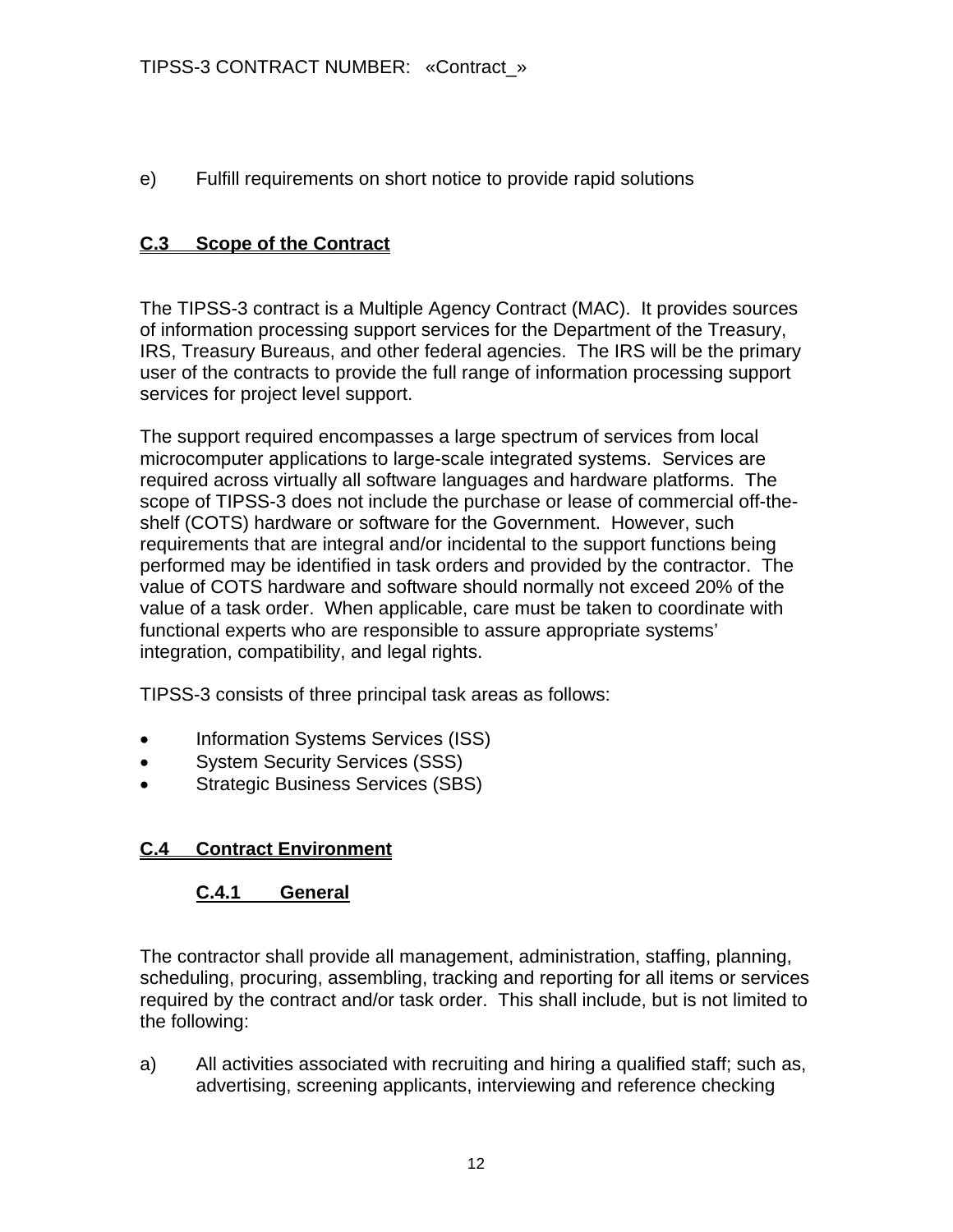- b) Maintaining "in-house" skills, teaming and/or subcontract arrangements to ensure staff meets the required minimum experience, skills and knowledge and are available on short notice
- c) Screening and processing prospective contract staff to ensure all contractor employees used under this contract meet personnel hiring and security requirements
- d) All activities associated with management of the contractor's facilities that may be utilized, including obtaining space, equipment, furniture, supplies, and maintenance
- e) Utilizing electronic means to conduct business transactions under this contract to the maximum extent feasible. This will include, but is not limited to the following: contractor receipt of Statements of Work (SOW) and/or Statements of Need (SON), contractor submission of proposals in response to such requests, Government/contractor electronic mail exchange to support administration of active task orders, contractor invoicing, and electronic funds transfer (EFT) for payment of approved invoices
- f) Ensuring the facilities used for the contractor's performance of this contract shall meet all physical security requirements of this contract
- g) Planning, scheduling, and procuring airfare, lodging accommodations, and ground transportation for all approved travel by contractor personnel contractors need to ensure that invoiced travel costs are itemized in accordance with Government travel guidelines in effect at the time of travel
- h) Planning for and making all necessary arrangements to ensure that contractor personnel performing field work have all necessary supplies and equipment by the time they arrive at the site
- i) Procuring items/services on behalf of the Government. Such purchases are only allowed for those hardware or software items determined to be integral to the performance of a task order. A competitive cost analysis will be performed and properly documented to prove price competition was obtained or justification for not obtaining competition. If use of GSA Schedules is authorized, the contractor shall follow the requirements of **[FAR Subpart 8.4](http://www.acqnet.gov/far/current/html/Subpart%208_4.html#wp1089480) before placing the order.**
- j) Assembling billing data and billing back-up materials, including, but not limited to, all time and materials needed for preparing any responses to Government deliverable rejection letters. Generating, distributing, and tracking invoices, including generating reports and responding to inquiries regarding invoice status, tracking which deliverables and/or units have or have not been invoiced
- k) Tracking and reporting on Government-furnished property (GFP). The contractor is responsible for adequate care and safekeeping of all Government-furnished materials, including, but not limited to inventory, tracking and reporting. The contractor shall reimburse the Government for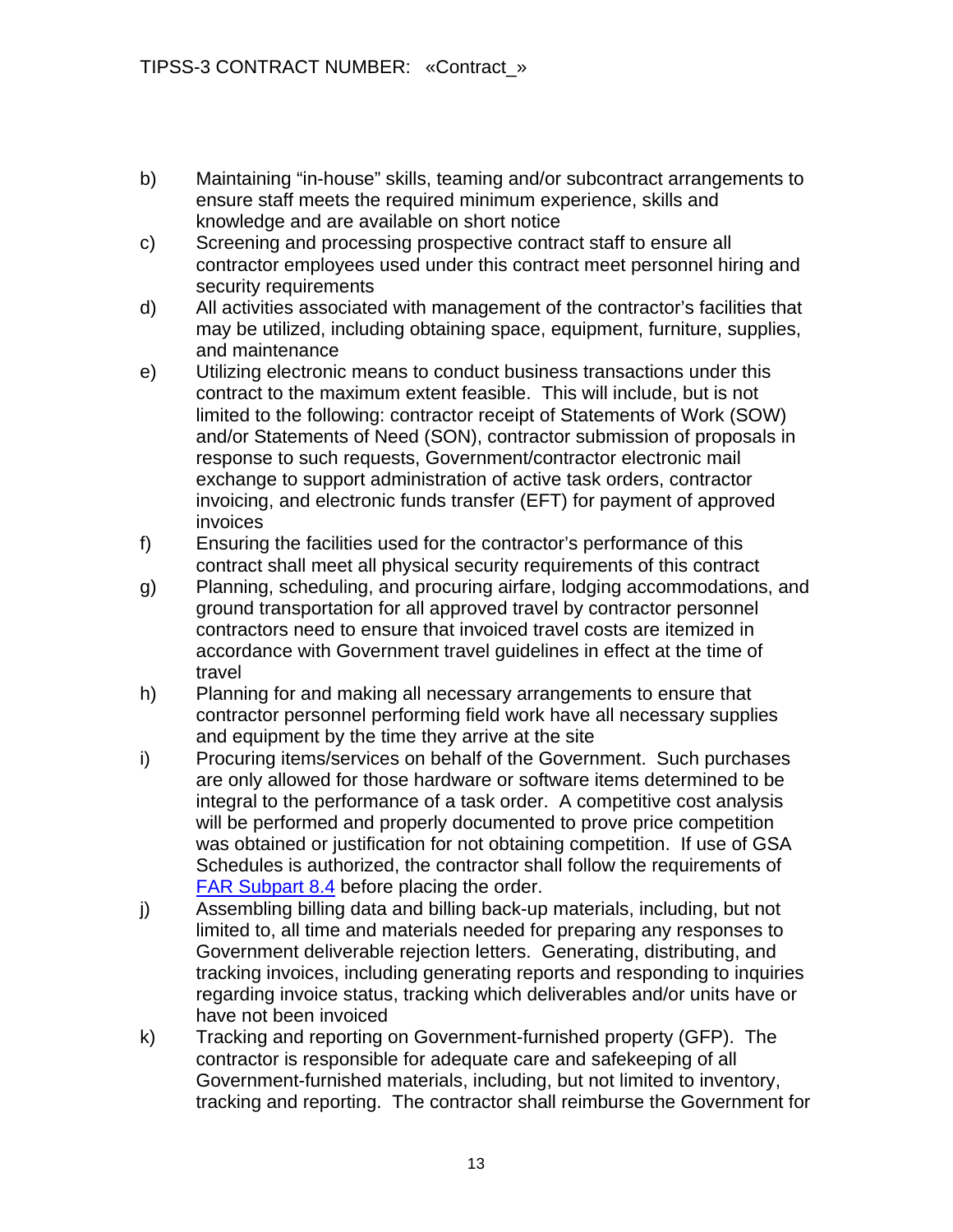any Government-furnished materials lost or stolen while in the contractor's safekeeping.

The contractor shall also provide all management, administration and staffing for all activities associated with preparing proposals in response to a SON and/or SOW, submitting the proposals, and negotiating task order requirements.

The above items are not separately billable under the contract or any task order.

# **C.4.2 Performance of Work**

In general, task orders issued by the Government will be for work in the contractor's principal task area. However, the contractor may be requested to perform work outside its principal task areas provided sufficient expertise in the task has been demonstrated. Task orders will be awarded based on the guidance set forth in section H.2, Task Order Content.

### **C.4.3 Current Hardware/Software Environment**

A listing of the hardware and software that IRS presently uses is described in sections J.3, List of Primary Software and J.4, List of Current IRS Platforms. Task orders may require knowledge of and skills in these hardware/software systems, as well as other systems acquired during the life of the contract.

**Note:** The acquisition of COTS hardware and software is outside the scope of this contract, except for when the Government determines the requirements are integral and/or incidental to the support functions being performed (see sections C.3, Scope of the Contract, and F.10, TIPSS-3 Quarterly Government-Owned/Contractor-Held Property Report.)

The provision of software or hardware must commence no sooner than the task start date and terminate with the task end date. (See section I.2, [FAR 52.227-14](http://www.acqnet.gov/far/current/html/52_227.html#wp1139363) for direction on the Government's rights concerning software and other deliverables developed under this contract.) The Government reserves the right to take title to specialized or fully amortized equipment and software purchased as incidental to primary services under the contract.

### **C.4.4 Standards**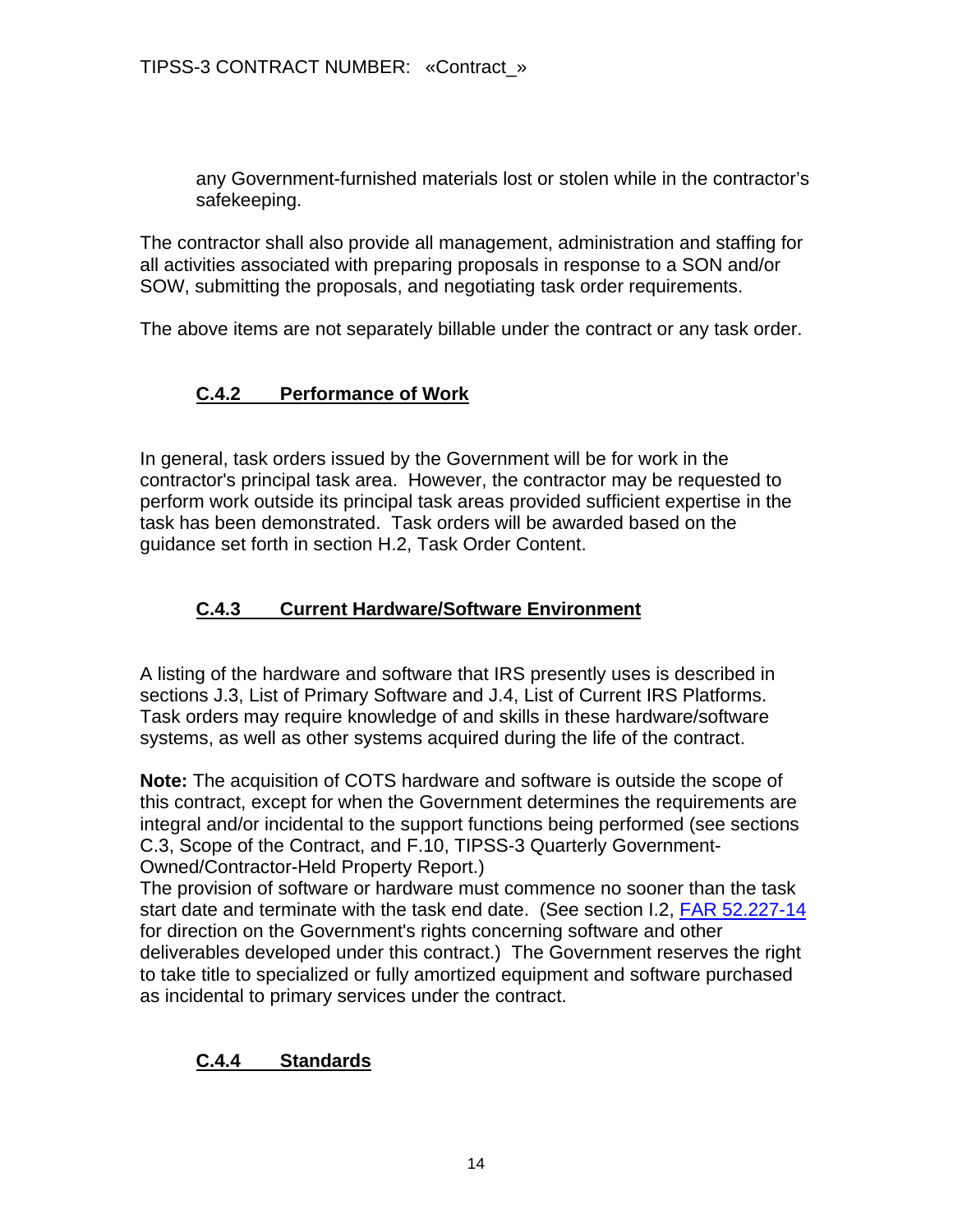All work completed under this contract shall comply with latest versions of all applicable standards. Individual task orders will reference applicable versions of standards or exceptions as necessary. These may include, but are not limited to, Internal Revenue Manual(s), IRS documents, [Acquisition Bulletins \(AB\)](http://www.treas.gov/offices/management/dcfo/procurement/policy/index.shtml), [American National Standards Institute](http://www.ansi.org/) standards, and [National Institute of](http://www.nist.gov/)  [Standards and Technology \(NIST\)](http://www.nist.gov/) standards, including [Federal Information](http://www.itl.nist.gov/fipspubs/)  [Processing Standards \(FIPS\)](http://www.itl.nist.gov/fipspubs/) publications. Section J.9, Software Development Standards, Life Cycle (SDLC) Guidelines, contains a list of software development standards for IRS tasks. The IRS has developed its own Enterprise Life Cycle (ELC).

# **C.4.5 Contractor Interface**

The work of the TIPSS-3 contractors may require interfaces with other contractors (see section H.28, Contractor Interfaces). This requirement will be invoked, as required, under individual task orders.

# **C.4.6 Access to Government Property and Facilities**

The **Treasury Department Publication (TDP) 71-10**, Department of the Treasury Security Manual, chapter 2, section 2, Investigative Requirements for Contract Employees, established requirements for security screening of contract employees. IRM 1.23.2, Security Investigations, Contractor Investigations established the procedures and guidelines for the conduct of security investigations on contractor employees.

Portions of the effort required under this contract may be performed at Government facilities specified in section F.4, Place of Performance, as well as at other Department of the Treasury, IRS, and other federal agencies. Contractor personnel will be required to pass a background investigation to receive security access and contractor badge (as local practice dictates) to enter an IRS or other federal facility. Contractor personnel shall adhere to local security and identification practices. This requirement will be invoked as required in individual task orders. Additional security requirements are task order dependent and will be clearly noted in each awarded task order. (See sections H.31 through H.37, and H.42, for clauses pertaining to security screening, identification/badges, disclosure of information, and systems access requirements). In accordance with [TDP 71-10](http://www.treas.gov/regs/td00-03.htm), chapter 2, section 2, IRS shall weigh potential risks and magnitude of loss or harm that could be caused by contractor employees and determine risk levels.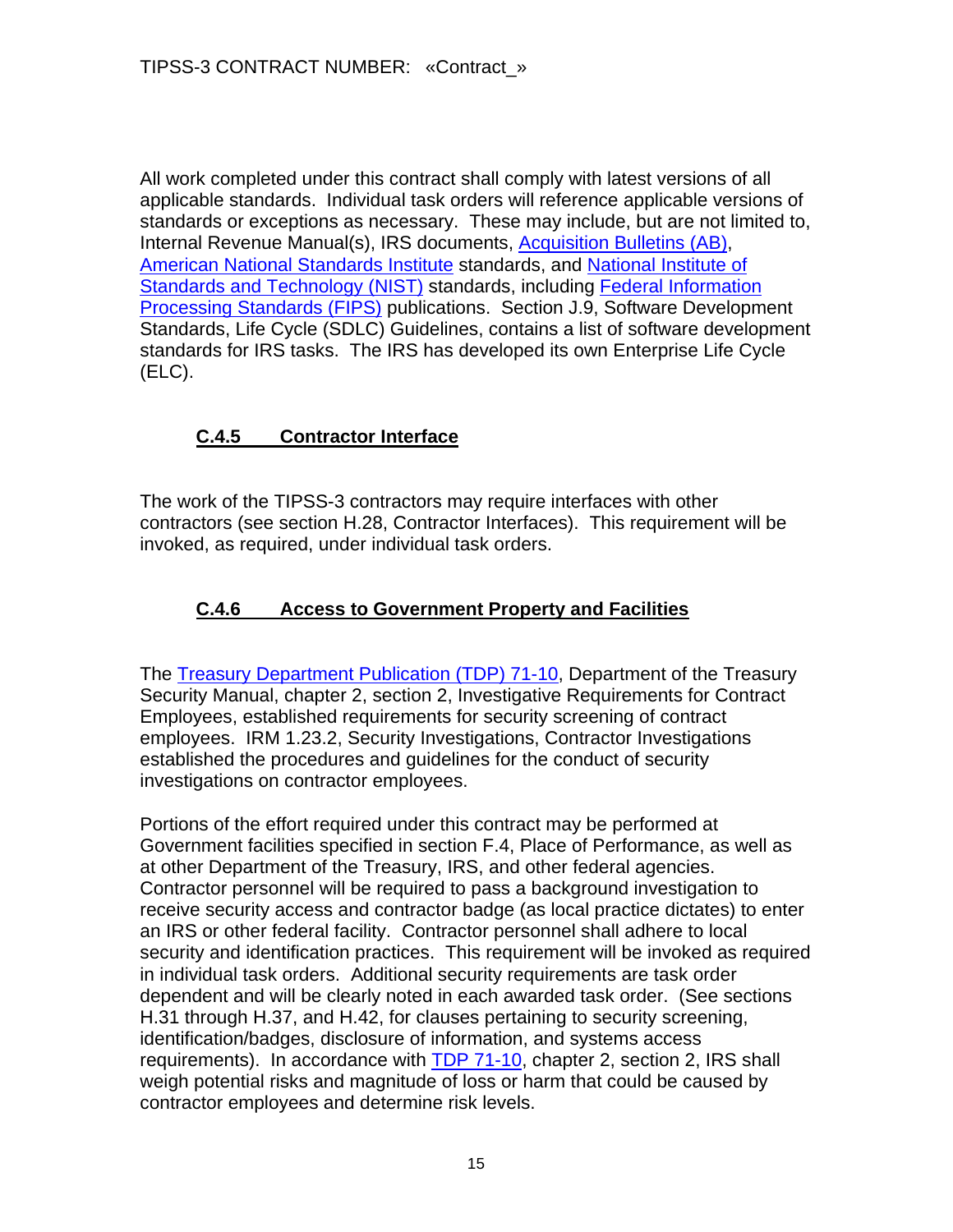The contractor may receive sensitive, but unclassified data or have access, use or operation of IRS IT systems. Therefore, the position of risk for this contract would be moderate and require a National Agency Check with Law and Credit (NACLC). The NACLC will include, but not be limited to favorable review of the standard form (SF)-85P, law enforcement checks, FBI fingerprint and name checks, and federal tax record checks.

In order to obtain required background investigations, the contractor shall require their corporate-level key management personnel to complete and submit background investigation information to the Lead Contracting Officer's Technical Representative (Lead COTR) for processing through the IRS National Background Investigations Center (NBIC). Corporate-level key management personnel are required to submit investigation information within 10 calendar days after contract award as they will be active on the contract and task orders at all times. Instructions for completion and submission of this information shall be provided at the time of contract award by the Lead COTR.

Contractor personnel at the task order level shall submit investigation information before they start work on a task order to the Contracting Officer's Technical Representative (COTR). If an individual is hired by a contractor after previously working at the IRS for another contractor, the COTR is required to verify that a previous investigation was actually completed, that it is current, and that the person remains acceptable. The NBIC will make the determination whether to perform an update, perform a new complete investigation, or to accept the current investigation results. The contractor will be notified accordingly.

Contractor personnel will be provided escort access during the time required to process and obtain interim or final staff-like access approvals. Interim access approvals generally take five to seven days from NBIC receipt of acceptable investigation paperwork.

Contractor employees will be required to be fingerprinted and arrangements for fingerprinting can be made through the Lead COTR for corporate-level key management personnel (to include replacement personnel) and the COTR for task order personnel (to include additional or replacement personnel), when the employee has accessibility to a local IRS office. If the employee cannot come to an IRS office to be fingerprinted, employees may need to go to a local law enforcement agency for fingerprinting. Fingerprints must be completed on the form FD-258 furnished by the IRS. Any cost for fingerprinting outside of the IRS shall be borne by the contractor.

If the Lead COTR or COTR receives a denial of access from NBIC after processing of the investigation forms, or if the Lead COTR or COTR finds a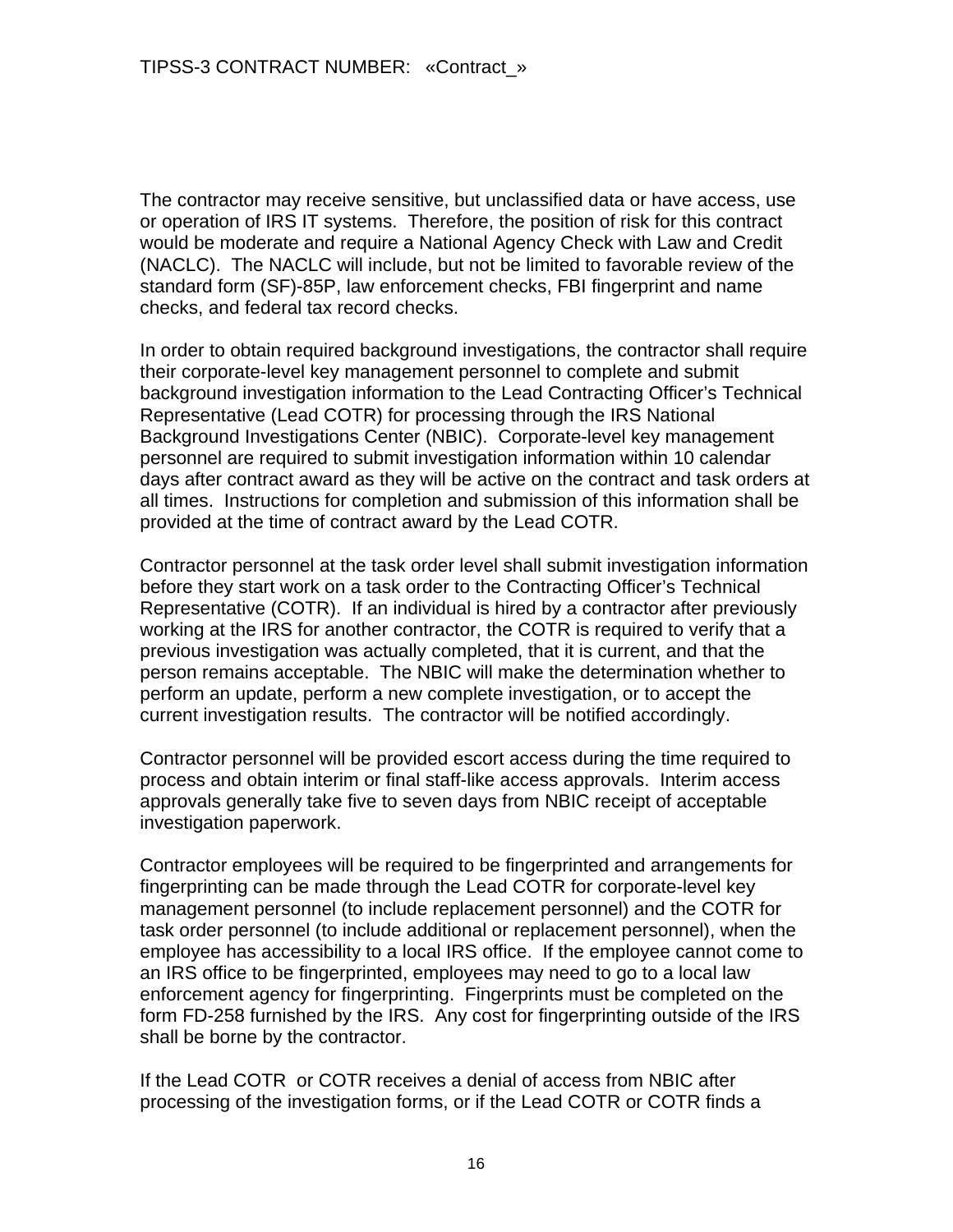prospective employee to be unsuitable or unfit for his assigned duties, the contractor shall be advised immediately in writing. The employee in question shall not continue to work or be assigned to work under the contract. The IRS shall have and exercise full and complete control over the granting, denying, withholding, or terminating access for contractor employees. The IRS may, as it deems appropriate, authorize and grant interim staff-like access to any such employees of the contractor. However, the granting of an interim staff-like access to any such employee shall not be considered as assurance that final staff-like access will follow as a result or condition thereof. The granting of either interim or final staff-like access shall in no way prevent, preclude, or bar the withdrawal or termination of any such access by the Government.

All contractor and subcontractor employees shall either be U.S. citizens or have lawful permanent resident status. The IRS may require the contractor to submit the investigation forms for every employee covered by this paragraph on a fiveyear basis for reinvestigation.

The Government will absorb the cost of the background investigations. Upon contract award, instructions for completion/submission of all required forms for security background investigations for the corporate-level key management personnel will be made available to successful contractors by the Lead COTR .

# **C.4.7 Reassignment and Replacement of Contractor Personnel**

The Government reserves the right to request immediate removal of contractor personnel for cause. The contractor shall replace the personnel in question within 15 working days.

The Government reserves the right to request reassignment of contractor personnel. Discussions will be held with the contractor concerning specific issues. If issues remain, the Contracting Officer (CO) reserves the right to request permanent reassignment of contractor personnel. The contractor shall replace the personnel within 15 working days. In cases of contractor-initiated reassignment of personnel, notice shall be provided at least 15 working days prior to reassignment. This written notice shall also include the resume(s) of the proposed replacement personnel (see sections H.20, Substitution of Key Management Personnel and H.22, Substitution of Task Order Key Personnel). All replacement personnel are subject to the prior written approval of the CO. In the event the contractor finds it necessary to replace any of the assigned personnel during the performance of a task order, the CO and COTR shall be notified in writing.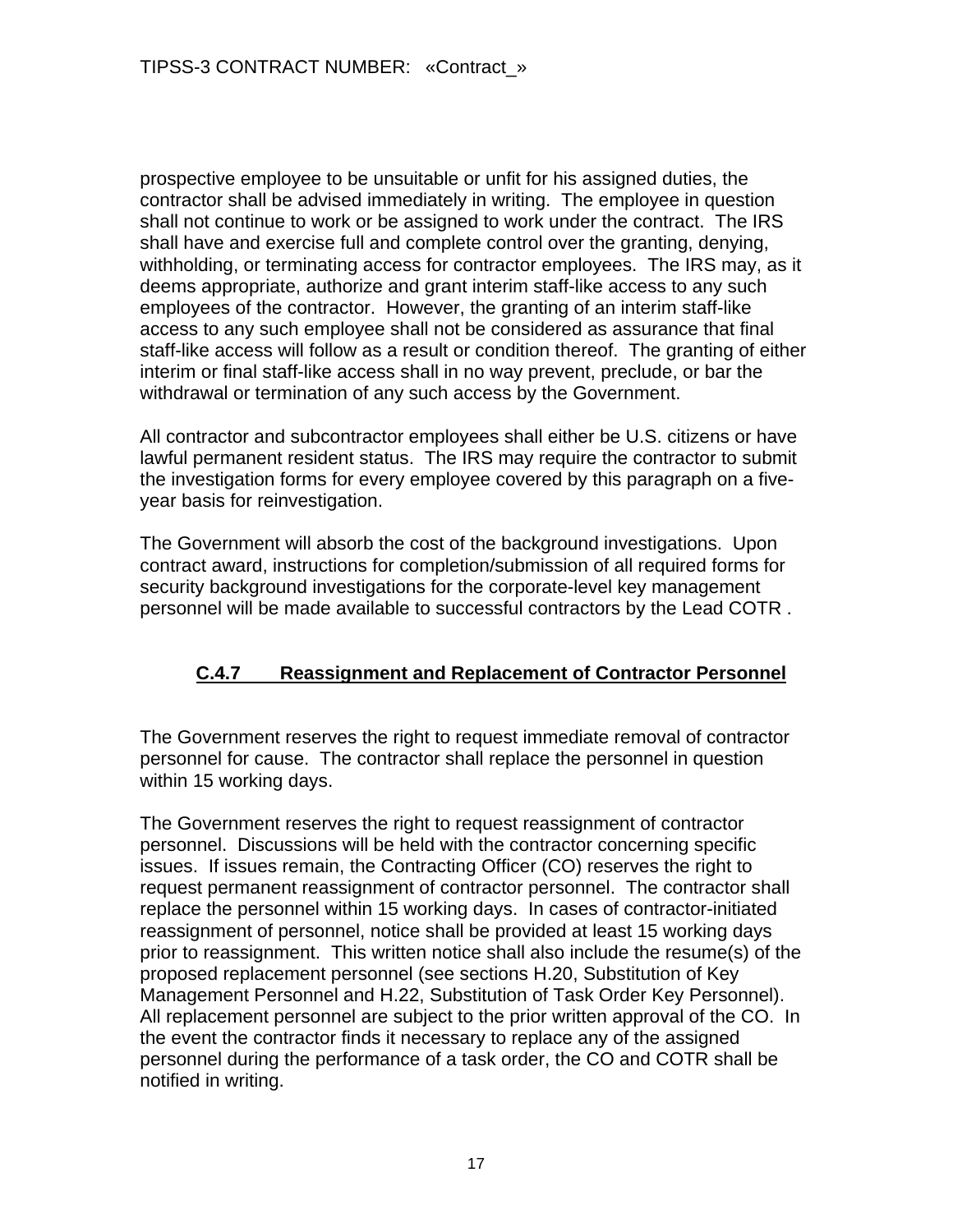# **C.4.8 Contractor-Furnished Items**

Unless otherwise specified in a given task order, the contractor shall furnish all necessary management, supervision, labor, facilities, equipment, supplies and materials necessary to perform task orders.

# **C.4.9 Sensitive Information**

Individual task orders may require access to data/information which may be classified up to and including the level of Sensitive but Unclassified (SBU) (see section H.26, Sensitive Information) unless otherwise specified in the individual SOW, SON, or task orders.

# **C.4.10 Restrictions and Equivalencies in Labor Categories**

The labor category descriptions include minimum requirements for experience and education (see section C.7, Labor Categories for the Three Principal Task Areas); however, the following should be noted:

- a) It is the Government's option to reject task order proposals not complying with the requirements for minimum experience and education and issue an order to another contractor;
- b) Under CPFF, and T&M type task orders, labor descriptions, as defined herein, should be used as guidance in task order proposal preparation and negotiation.

The contractor will have the flexibility to make whatever actual adjustments are necessary to perform the specific requirement, subject to agreement reached through the operation of the Key Management Personnel clause (see section H.19) and Key Task Order Personnel clause (see section H.21).

# **C.4.10.1 Applicable Substitutions**

One year of college or university education may be substituted for one year of general experience up to a maximum of two years.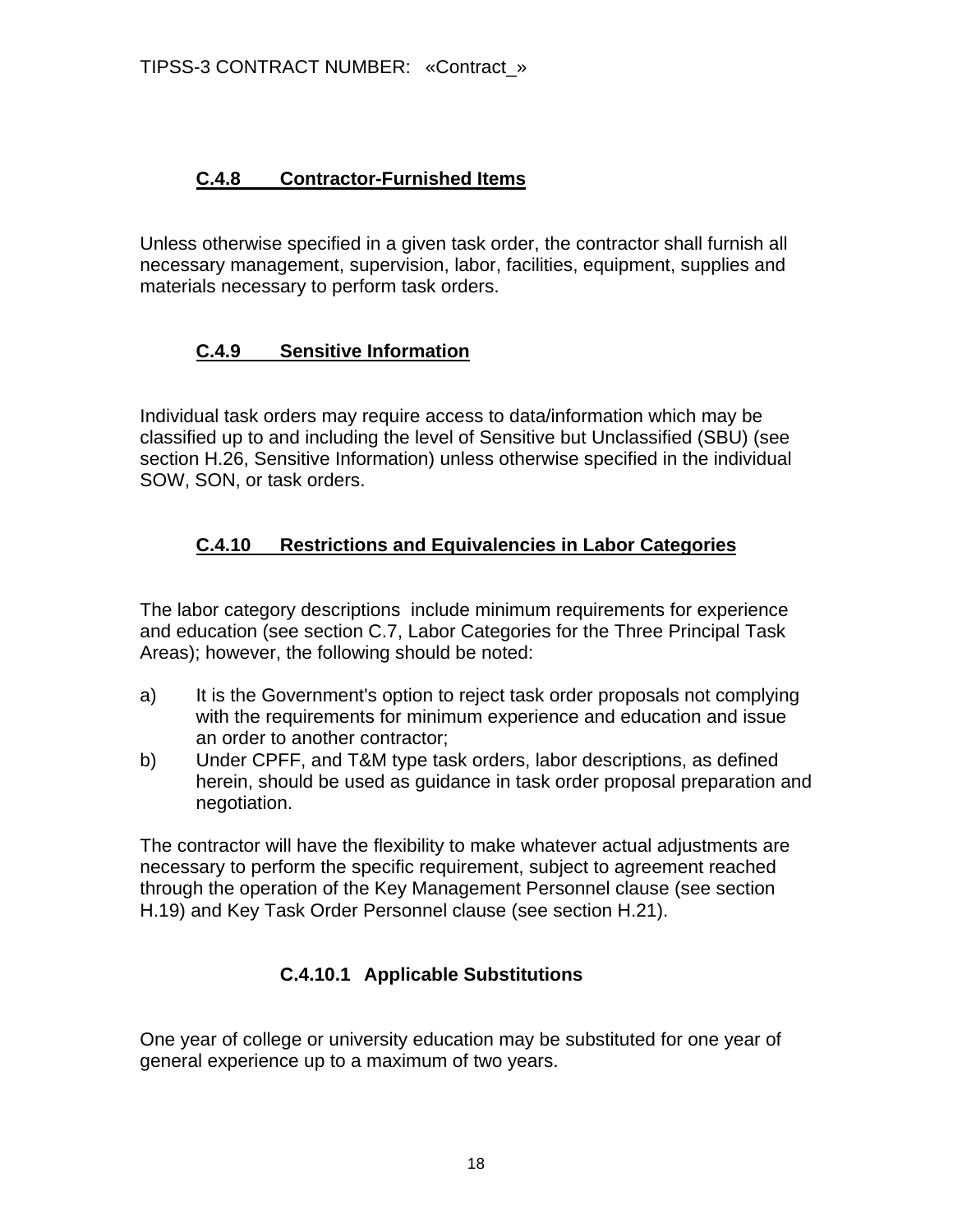One year of relevant experience can be substituted for one year of college or university education up to a maximum of two years, unless substitutions are not allowed for a specific labor category.

Teaching does not qualify as hands on experience, unless otherwise specified in the labor category description.

### **C.4.10.2 Qualification Waiver**

There may be occasions when the contractor believes that an employee is the right person to perform the work under a task order, but the individual does not meet the labor category specifications for that task order. This may occur because the individual possesses special talents, skills, or experience that enables that individual to perform at a level of competency expected for a specific labor category for a particular task order. The Government recognizes that such instances may occur and will consider a qualification waiver. The burden of proof to provide evidence of the special talents, skills, or experiences that warrant a qualification waiver is on the contractor. The waiver request shall be submitted in writing to the CO and COTR. The contractor shall receive written approval from the CO before the substituted individual can work on the task order. The Government shall review the waiver request and respond in writing within five working days of its receipt.

# **C.4.11 Section 508 Compliance**

The contractor must provide a comprehensive specific list of all offered Electronic and Information Technology (EIT) products (supplies and services) that fully comply with section 508 of the Rehabilitation Act of 1973, per the 1998 Amendments, and the Architectural and Transportation Barriers Compliance Board's Electronic and Information Technology Accessibility Standards at 36 [Code of Federal Regulations \(CFR\) Part 1194](http://www.gpoaccess.gov/uscode/). The contractor must clearly indicate where this list with full details of compliance can be found (e.g., vendor or other exact web page location). The contractor must ensure that the list is easily accessible by typical users beginning five calendar days after award. The contractor must maintain this detailed listing of compliant products for the full contract term, including all forms of extensions, and must ensure that it is current within three calendar days of changes to his product line.

The contractor must ensure that all EIT products that are less than fully compliant are offered pursuant to extensive market research, which ensures that they are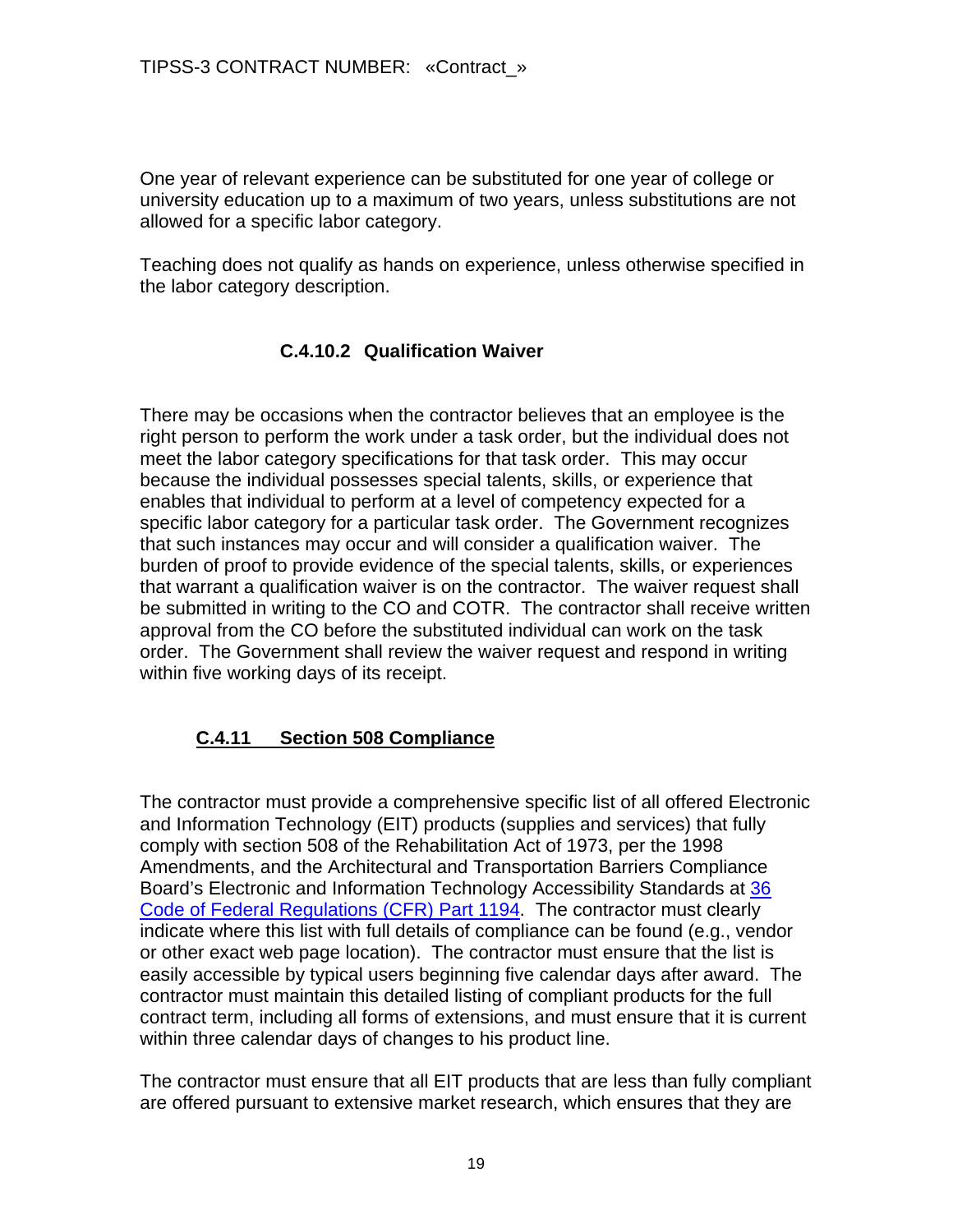the most compliant products and services available to satisfy this contract's requirements.

For every EIT product accepted under this contract by the Government that does not comply with [36 CFR Part 1194,](http://www.gpoaccess.gov/uscode/) the contractor shall on 30 days notice, at the discretion of the Government, make every effort to replace or upgrade it with a compliant equivalent produce or service, if commercially available and cost neutral.

# **C.4.12 Access to Training and Materials for the Disabled**

The contractor shall be responsible for making all training courses and training materials accessible to the disabled when specified in a task order. This may include but not be limited to sign language or oral interpreters for hearing impaired persons, captioned video tape, Braille, or large print material for visually impaired persons, appropriate on-line training aides, and satisfactory physical or architectural accommodations for mobility-impaired persons. In addition, task orders may require copies of deliverables to be submitted in Braille or in enlarged print hard copy.

### **C.4.13 Compliance to Capability Maturity Model Integration (CMMI®) Standards**

It is mandatory that all contractors awarded task orders for any activity related to software development for the IRS shall comply with the IRS policy for CMMI® compliance. All tasks that fall within the software development life cycle shall at minimum comply with Level 2 of the staged representation of the CMMI® for Software Engineering (CMMI-SW). There are no exceptions to this IRS policy. This policy, as relates to IRS, is contained in section J.8, IRS Capability Maturity Model Integration (CMMI®) Requirements.

Contractors who identify specific subcontractors as integral to the performance of software development work shall obtain evidence that the subcontractors identified are CMMI-SW Level 2 compliant, or alternatively, shall arrange for any software development work done by the subcontractor to be performed within the contractor's CMMI-SW Level 2 processes. It shall be the responsibility of the contractor to ensure that its subcontractors perform software development work within a CMMI-SW Level 2 compliant process. Contractors developing software for the IRS shall maintain Level 2 or higher in the staged representation of the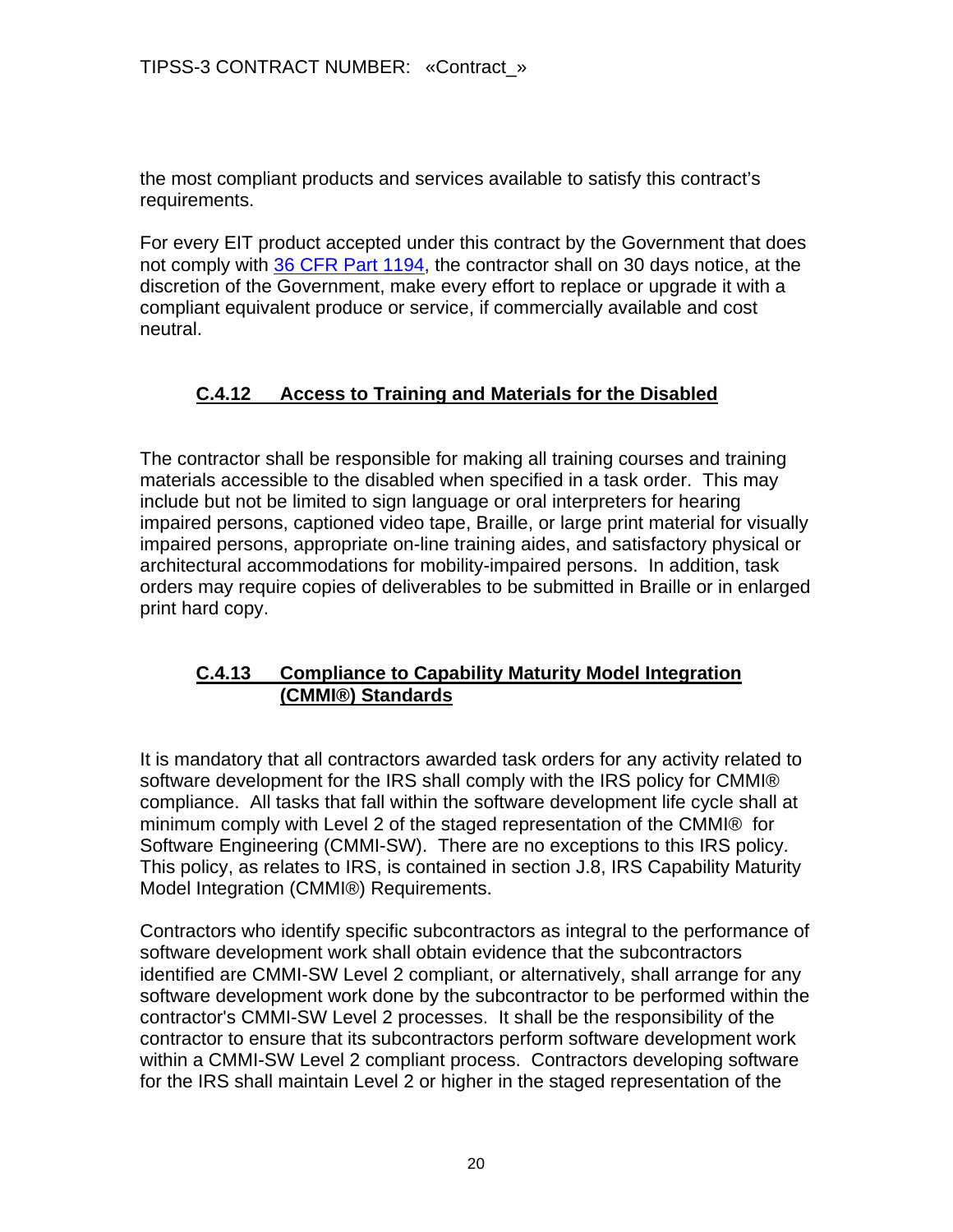CMMI-SW in order to continue to receive software tasking. The CMM Review Team will monitor contractor process maturity:

- a) Using standard IRS Process Appraisal Review Methodology (PARM) processes, including execution of Standard CMMI Appraisal Method for Process Improvement (SCAMPI<sup>SM</sup>), as needed,
- b) Performing annual cycles of review for CMMI-SW, and
- c) Considering all types of appraisal data and process improvement infrastructure data as standardized by the IRS PARM process.

Small Business, HubZone and Small Disadvantaged Businesses and Section 8(a) firms shall provide evidence of their CMMI-SW Level 2 rating prior to receiving any work for software development.

# **C.5 Corporate Area**

The contractor shall institute and maintain a management structure to respond to and negotiate SOW and/or SON. The contractor shall also maintain access to resources that can be called upon to fulfill task order requirements under this contract.

The contractor shall maintain a management structure with overall task order control and authority for the performance of the work. At a minimum, the contractor's management structure shall be responsible for the following throughout the lifecycle of each task order:

- a) Deploying a technically proficient and professionally capable staff
- b) Keeping personnel turnover to a minimum and ensuring individuals are motivated to achieve excellent performance
- c) Ensuring problems are minimized and unavoidable problems are resolved with minimal disruption to the activities performed under the task order,
- d) Obtaining continuous feedback on performance from appropriate Government personnel and disseminating feedback to contractor personnel on all areas of task order performance
- e) Continually monitoring the quality of all products and services provided for purposes of identifying and implementing performance improvements; and
- f) Ensuring that all resources necessary to perform the order are identified with clearly defined roles and deployed on schedule. A successful effort will be predicated on the management practices applied by the Government and its contractors. Each contractor is expected to have a management plan with which to manage TIPSS-3-related work. This plan should provide appropriate program and project management information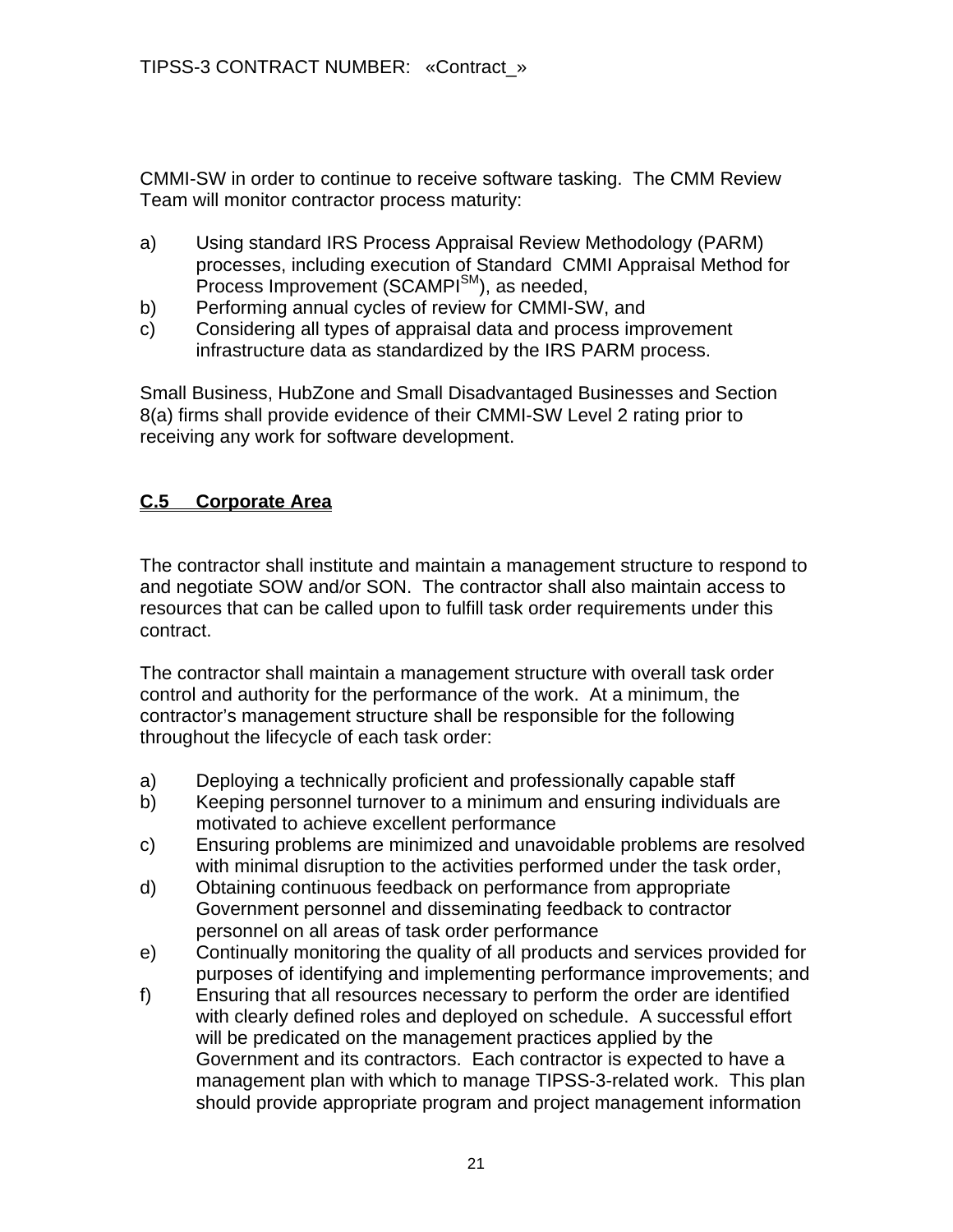and reporting systems to define program and project costs, schedules, and deliverables. The performance of task orders pursuant to this contract shall be in accordance with the contractor's best corporate business practices as set forth in the contractor's proposal and accepted in the contract.

#### **C.5.1 Functional Requirements for Key Management Personnel In the Corporate Area**

Contractors shall identify the key management personnel to be assigned toTIPSS-3, provide their resumes, and describe their roles, responsibilities, and relationships to the contract. Corporate contract management personnel at the contract-level are defined as key management personnel although they will not be specified in each task order (see section H.19, Key Management Personnel).

The task order-level project manager is always "key" to the task order and will be defined as such. Any additional task order-level key personnel will be identified in the task order (see section H.21, Key Task Order Personnel).

Resumes shall be submitted that identify the education and experience required. Resumes shall be limited to no more than two pages per individual. As a minimum, resumes shall include the following:

- Name of person
- Functional Responsibility
- Education (including, in reverse chronological order, colleges and/or technical schools attended with dates, degree(s)/certification(s) received, major field(s) of study, and approximate number of total class hours)
- Citizenship status
- Experience (including, in reverse chronological order, areas of work in which a person is qualified, company and title of position, approximate starting and ending dates (month/year), concise descriptions of experience for each position held including specific experience related to the requirements of the position, specific experience on projects of similar size/scope/complexity/functionality, and specific experience related to the principal task area(s) of TIPSS-3
- Certification that the information contained in the resume is correct and accurate (signature of key person and date signed, and signature of their supervisor or higher authority and date signed will be accepted as certification).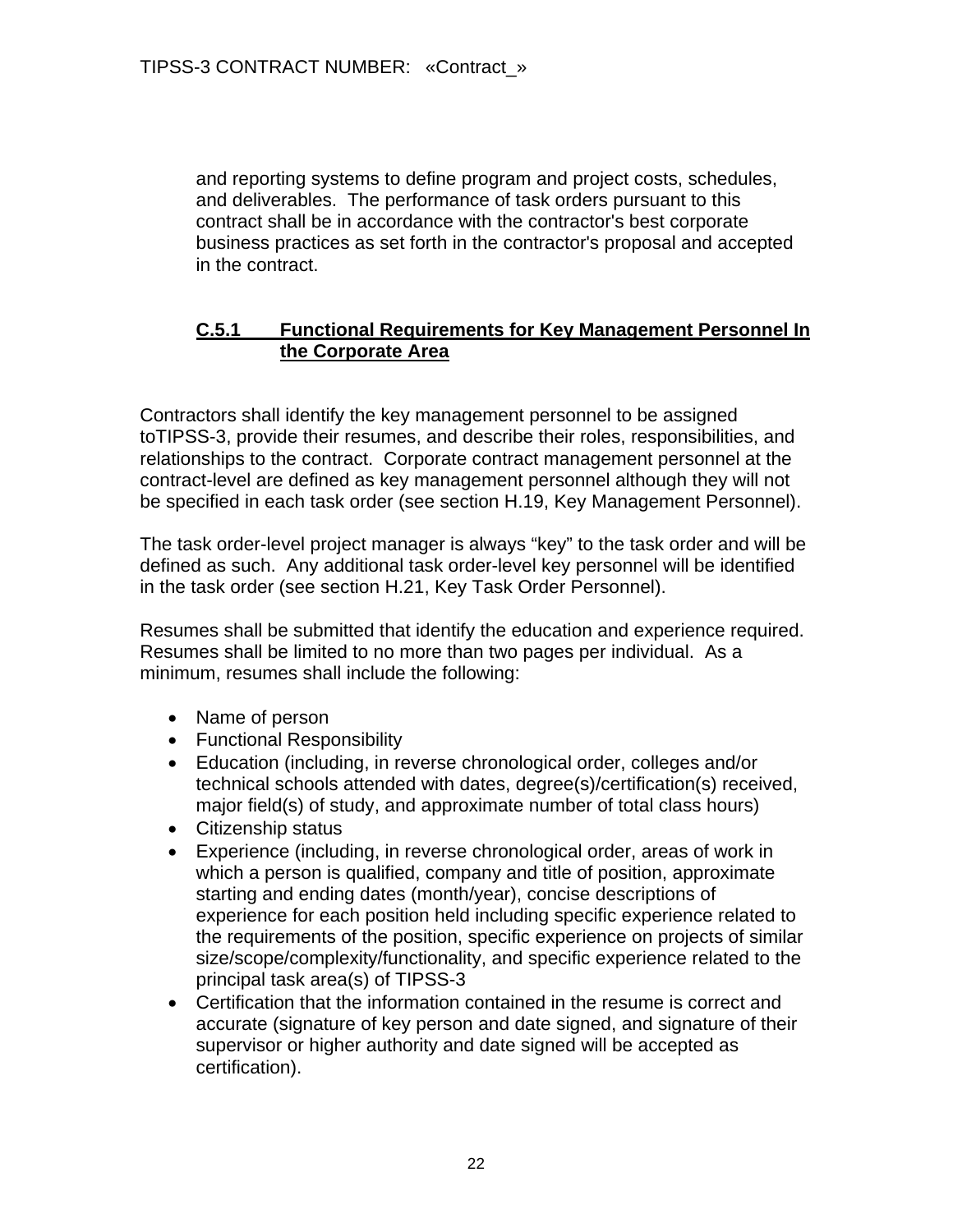The titles of the labor categories shown at section C.5.1 for the Corporate Area are illustrative only. It is not required that the contractor provide personnel with these exact titles, rather the collection of contractor personnel shall meet the functional requirements listed below. Educational and general experience requirements may be found at section C.7.

### **C.5.1.1 Program Manager Functional Requirements**

The program manager is a senior manager responsible for coordinating the management of all work performed under this contract and shall be capable of negotiating and making binding decisions for the company. The program manager shall act as the central point of contact for the contract. The program manager is ultimately responsible for coordinating the effort of subcontractors, team members, and vendors.

The program manager shall have broad and deep knowledge of the IT industry, business administration, and human resource management, and have excellent oral and written communications skills thus ensuring that the contractor has the capability of performing all the work. The program manager function is responsible for, but not limited to the following:

- a) Managing substantial contract support operations involving multiple TIPSS-3 projects and personnel at diverse locations
- b) Organizing, directing, and coordinating planning and production of all contract support activities and resource needs
- c) Communications with all levels of management
- d) Establishing and altering (as necessary) management structure to effectively direct contract support activities and
- e) Attending meetings and conferring with the Department of the Treasury, IRS, and other federal agency management officials regarding the status of specific contractor activities and problems, issues or conflicts requiring resolution.

# **C.5.1.2 Business Manager Functional Requirements**

The business manager is a senior manager responsible for coordinating the management of all administrative and contractual functions for the contract and shall be capable of negotiating and making binding decisions for the company. The business manager is expected to work as a team with the program manager as many of their responsibilities overlap. The business manager shall have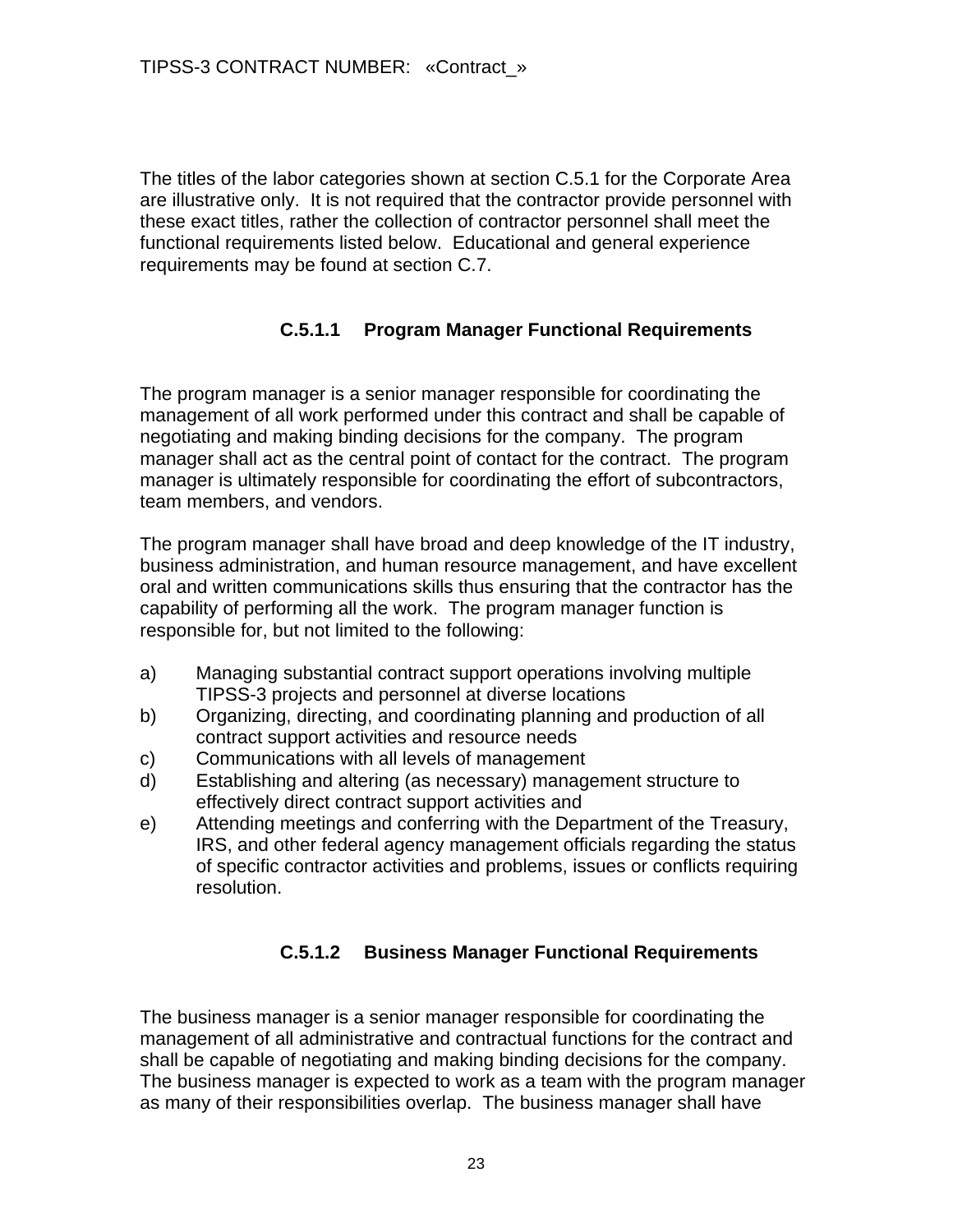extensive knowledge of business administration, marketing, and Government contracting. The business manager is responsible for, but not limited to the following:

- a) Proposal preparation and presentation
- b) Coordinating and managing all contract and task order negotiations and providing any supporting information to the Government
- c) Coordination and management of all subcontractor agreements and subcontractor management plans
- d) Coordination, production and review of all contract required reports, including but not limited, to cost and schedule reporting for all task orders
- e) Planning, organizing and directing recruiting and retention efforts as required;
- f) Screening applicants and ensuring the qualifications of the proposed applicants meet the Government requirements
- g) Serving as the focal point for contractor employee education and training for processes, procedures, tools and technologies required for the TIPSS-3 contract

### **C.5.1.3 Project Manager Functional Requirements**

The project manager is a senior manager responsible for coordinating the management of all work performed. The project manager shall act as the central point of contact. The project manager is ultimately responsible for coordinating the effort of subcontractors, team members, and vendors. The project manager shall be capable of negotiating and making binding decisions for the company. The project manager function is responsible for but not limited to the following:

- a) Providing competent leadership and responsible program direction through successful performance of a variety of detailed, diverse elements of project transitioning
- b) Demonstrating competence using data from project management tools,
- c) Simultaneously planning and managing the transition of highly technical projects and directs completion of tasks within estimated time frames and budget constraints
- d) Organizing, directing, and coordinating planning and production of all support activities and resource needs and assigning duties to subordinates;
- e) Communications, both written and oral, with all levels of management and Government representatives, including but not limited to, the CO, COTR and Lead COTR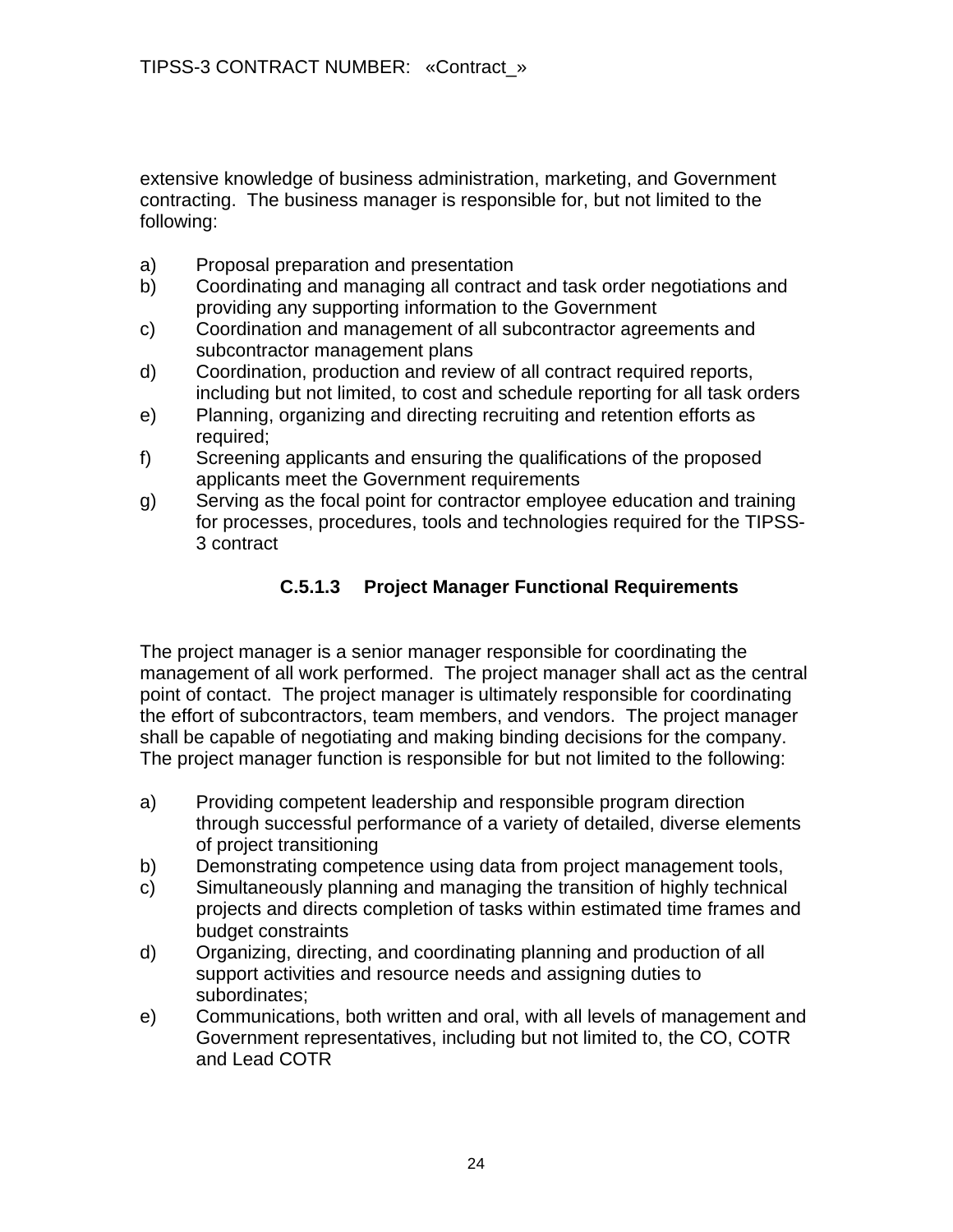f) Meeting with Department of the Treasury, IRS, and other federal agency management officials regarding the status of specific task order activities and problems, issues or conflicts requiring resolution

### **C.5.1.4 Quality Assurance Manager Functional Requirements**

The quality assurance function, which resides at the corporate level, is responsible for but not limited to the following:

- a) Developing and implementing quality control methodologies to ensure compliance with quality assurance standards, guidelines and procedures
- b) Developing and defining characteristics of quality including quality metrics and scoring parameters
- c) Ensuring all documented guidelines and operating procedures for quality assurance/control are followed for all areas of performance
- d) Identifying modifications to procedures or other corrective actions to improve or remedy deficiencies and building additional quality reviews, as needed, into the operating procedures for each principal task area of the contract
- e) Making recommendations to the Government to improve operations; and
- f) Responding to and coordinating CMMI®/ PARM requirements and related process improvement activities

# **C.5.2 Local Support**

The contractor shall maintain a local office to provide management and administrative facilities in support of the TIPSS-3 contract. This local office shall be physically located within 50 miles of the city limits of Washington, D.C. Individual task orders will specify whether space will or will not be provided at a Government site for the performance of work for that specific task order. If the contractor's personnel are required to work at a Government site, no per diem, local mileage, parking fees, etc., will be allowed, except as would be appropriate to Government employees working off-site and consistent with corporate policy.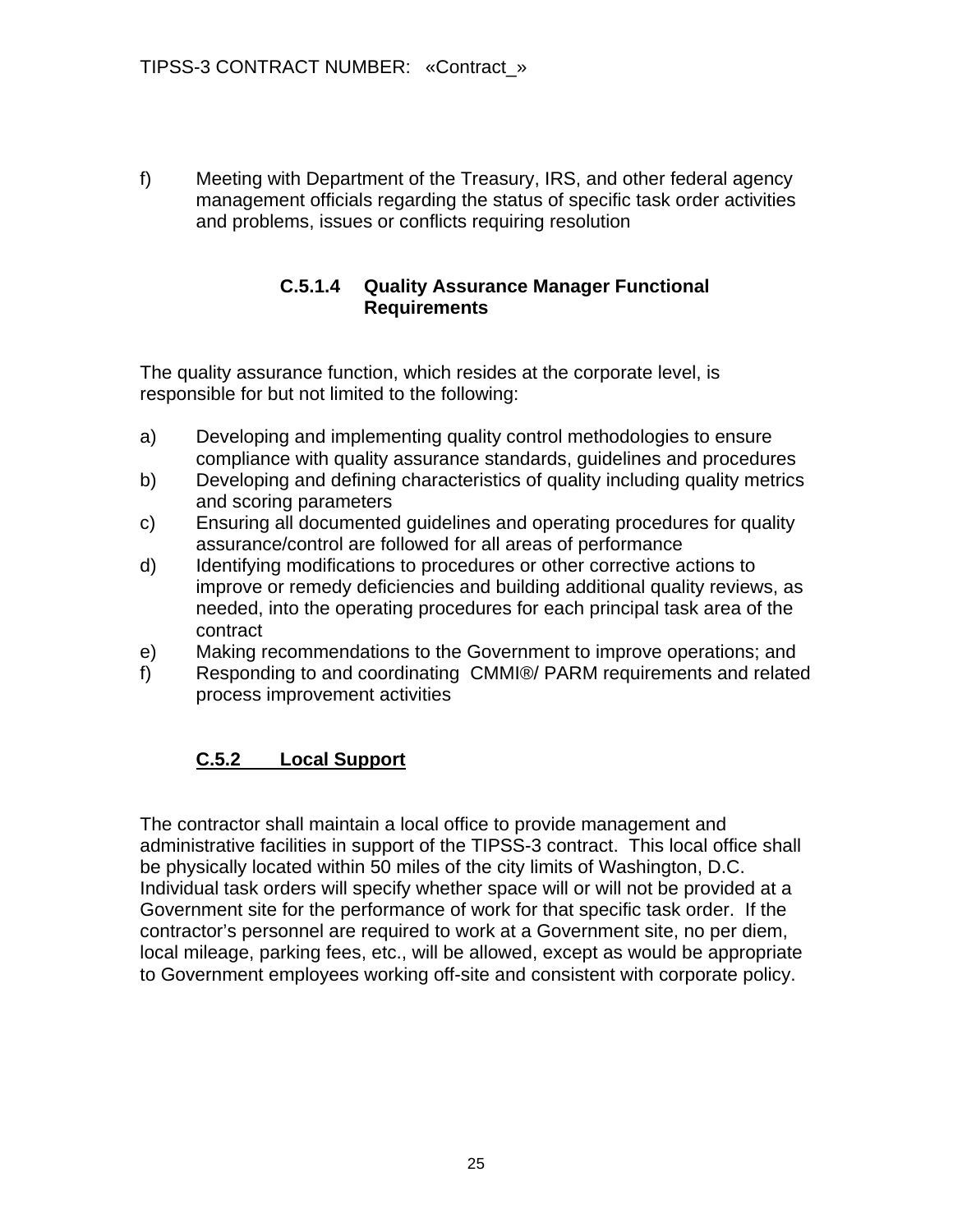### **C.6 Principal Task Areas**

The nature of the work in the principal task areas requires the development of systems that meet the security requirements associated with sensitive data, such as tax return information for the IRS. Public and Congressional interest in the use of automation has grown as the information processed has increased in personal content and sensitivity. The Government has a commitment to the preservation of confidentiality and the maintenance of a high-level of security for all systems and communications, whether automated or manual.

In conjunction with all of the principal task areas, support may be needed in the training of employees at the Department of the Treasury, IRS, and other federal agencies in various aspects of the related disciplines. The work would consist of developing courses and instructional material to educate technical and nontechnical personnel. In all of the principal task areas, there is a requirement for a quality assurance function. This function would assure the development and implementation of quality control methodologies to ensure compliance with quality assurance standards, guidelines, and procedures.

The contractor shall be required to perform all work according to the architectures, standards, guidelines, and procedures as stated in individual task orders for each agency. A listing of the IRS applicable software development standards for this contract is contained in section J.9, Software Development Standards, Life Cycle (SDLC) Guidelines. Applicable standards or exceptions will be specified in individual task orders. The support in all of the principal task areas shall cover the spectrum from local microcomputer applications to largescale integrated systems and shall involve a variety of software languages and hardware platforms. See sections J.3, List of Primary Software, and J.4, List of Current IRS Platforms, for representative examples of those systems.

### **C.6.1 Information System Services (ISS) Principal Task Area**

The breadth and scale of the information systems within the Department of the Treasury, IRS, and Treasury Bureaus has created a need for a wide range of IT support services. The types of support services that fall within the ISS principal task area are usually referred to as traditional automated data processing (ADP) or IT support services. These support services represent the basic requirement for the Department of the Treasury, IRS, and other federal agencies. The skills and knowledge within this area are foundational to the specialized aspects of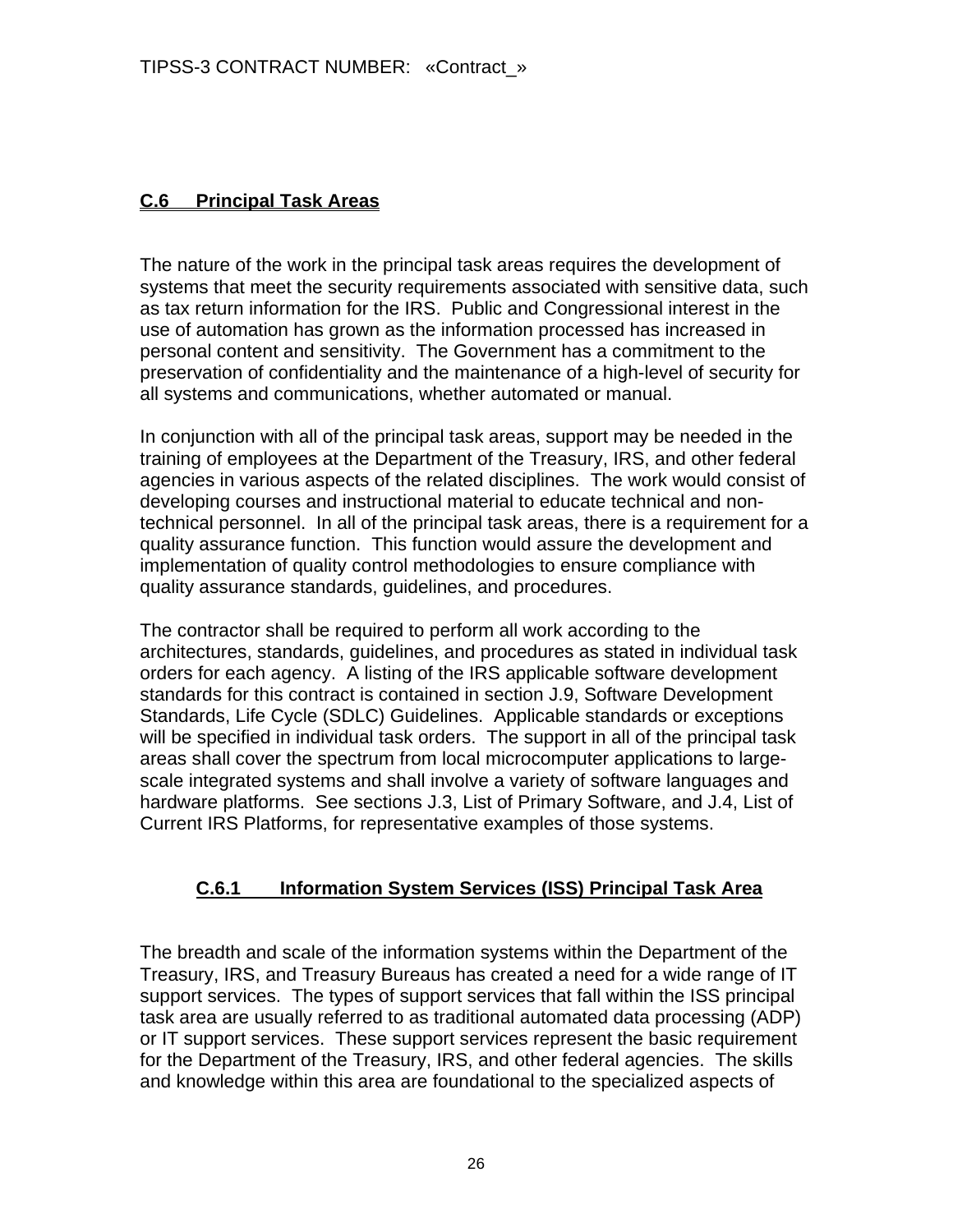information processing, represented by the other principal task areas identified in the contract.

### **C.6.1.1 Scope of Work for the ISS Principal Task Area**

The scope of work for the ISS principal task area shall include all aspects of software, security, training, and quality assurance support services. The work shall include, but is not limited to, the following:

| Analytical Support (Network Traffic and Trend Analysis);       |
|----------------------------------------------------------------|
| Call Center Support.                                           |
| <b>Computer Operations;</b>                                    |
| <b>Configuration Management;</b>                               |
| Data Entry Support;                                            |
| Database Design, Development, Implementation, Customization;   |
| Electronic Data Interchange (EDI) Support;                     |
| <b>Engineering and Integration Support;</b>                    |
| Hardware Support.                                              |
| <b>ICASE Tools Support</b>                                     |
| Installation Support;                                          |
| Interactive Voice Systems (Development and Support);           |
| <b>Internet Support</b>                                        |
| Local Area Network Design;                                     |
| Local Area/Intranet Design Support;                            |
| <b>Media Duplication Support;</b>                              |
| Object Oriented Methodology, Analysis, Design and Programming  |
| support;                                                       |
| Office Automation Support/Help Desk Support;                   |
| <b>Operations Management Support;</b>                          |
| <b>Optimization Support;</b>                                   |
| Personal Computer (PC) Technical Support;                      |
| Requirements Analysis Support;                                 |
| Security Planning and Analysis Support.                        |
| Software Engineering and Integration Support;                  |
| System Administration;                                         |
| System Design, Development, Implementation, Customization and  |
| Maintenance:                                                   |
| System Integration and Integration Testing Support;            |
| Systems Design, Development, Implementation and Customization; |
| <b>Technical Support</b>                                       |
|                                                                |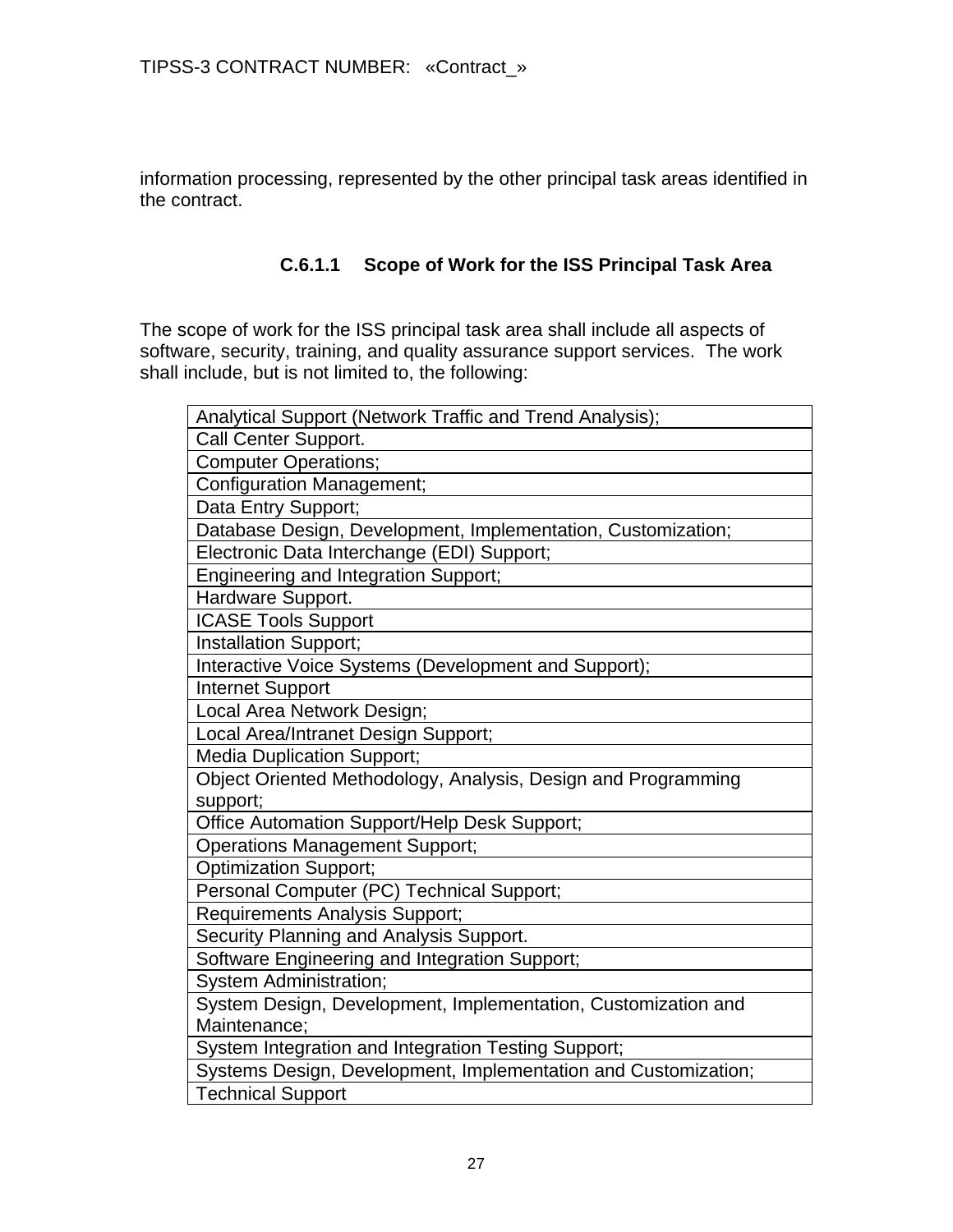| Telecommunication Systems/Software Testing;      |
|--------------------------------------------------|
| Telecommunications Software Development Support; |
| Voice Mail Support (Support and Development);    |
| <b>Voice Recognition Systems Support;</b>        |
| Web-Site Development and Support;                |

# **C.6.2 System Security Services (SSS) Principal Task Area**

Enhancing IT security of data residing in computer files or during transmission, assessing IT risk relating to privacy, fraud and abuse and the adequacy of internal controls to eliminate and/or mitigate risks to systems being built. Contingency plans cover system failure and recovery procedures. Procedures are developed in case of disaster or other conditions that may severely affect the provision of timely and efficient system services. This area includes evaluating and implementing encryption, authenticating users on a system and providing for digital signatures to ensure integrity of electronic messages and files. The area may include analyzing and maintaining a list of critical systems to decide for each system the time available to transfer to an alternative processing site without significant programmatic impact, including systems handling National Security and Limited Official Use (included as a minimum – Law Enforcement Sensitive) data.

This area also includes the conduct of risk analyses and the development of recommendations and implementations, plans for new procedures and changes to existing systems. Area may include identification and recommendation of new security-related technology product versions and enhancements to products and services. Developing implementation, transition and verifications, testing plans for installing these products within the existing client organization technology infrastructure. May include conducting formal Certification and Accreditation (C&A) efforts such as C&A Documentation Preparation and C&A Testing for both legacy and new systems in accordance with all standard security requirements (e.g., DITCAP, NIACAP, NISPOM, DOJ Directives, etc.). Area may include mitigation strategies and mitigation activities for residual risks identified for specific organizations or systems. Area includes development of security policies and procedures, and assistance with implementation of these policies.

### **C.6.2.1 Scope of Work for the SSS Principal Task Area**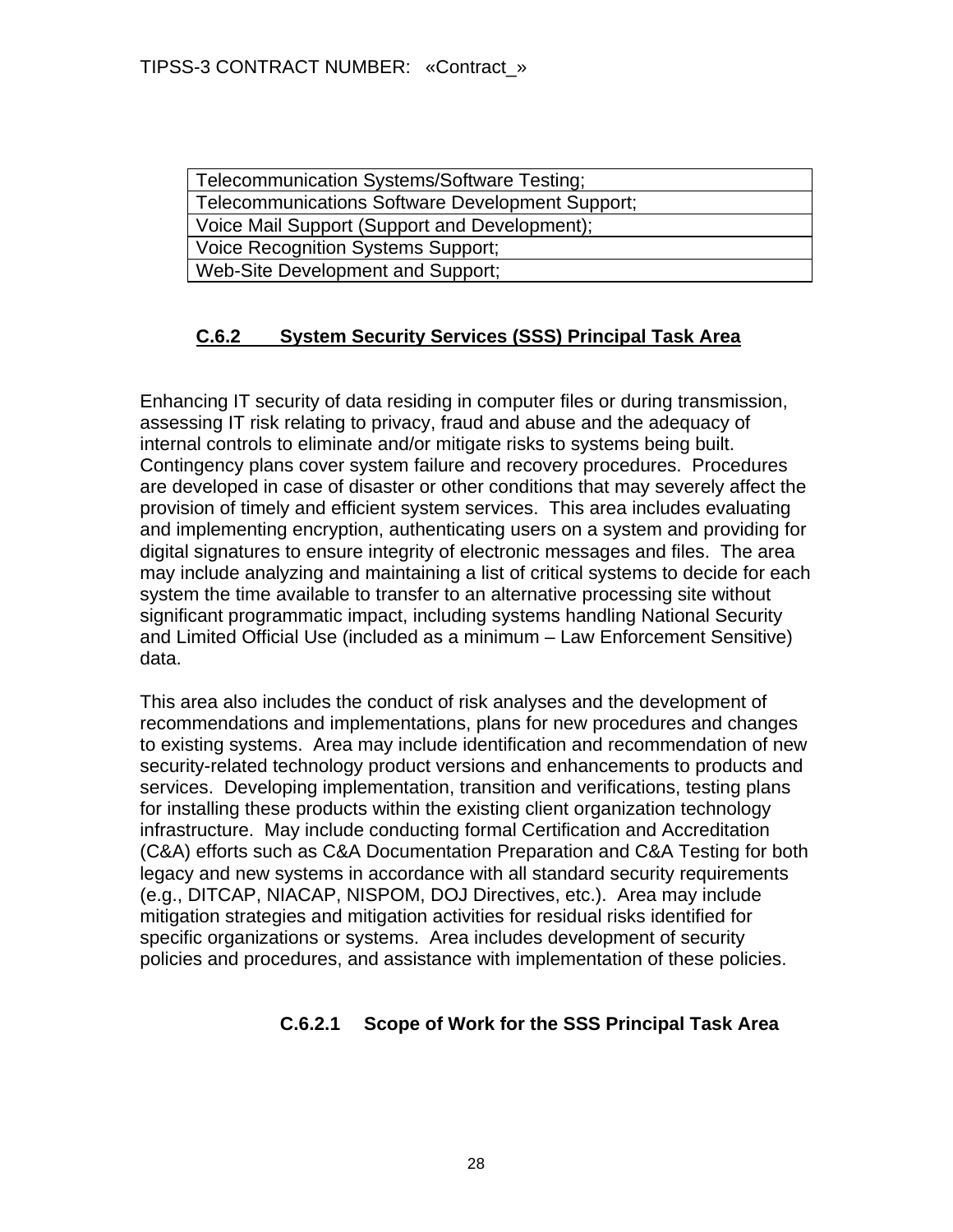The scope of work for Systems Security Services principal task area shall include all aspects of systems security services. Work shall include, but is not limited to the following:

| <b>Computer Security Awareness and Training</b>                         |
|-------------------------------------------------------------------------|
| <b>Computer Security Incident Response</b>                              |
| <b>Computer Security Planning</b>                                       |
| <b>Crypto Systems</b>                                                   |
| <b>Digital Signatures</b>                                               |
| Disaster Recovery, Continuity of Operations, and Contingency Planning   |
| Hot-site and Cold-site Support Services including Hardware and Software |
| Independent Verification and Validation                                 |
| <b>Mainframe Automated Information Security Support</b>                 |
| Public Key Infrastructure (PKI)                                         |
| Quantitative Risk Analysis of Large Sensitive Systems                   |
| Security Certification and Accreditation                                |
| Security for Small Systems, Telecommunications, and Client Service      |
| Software/Hardware Maintenance and /or Licensing                         |
| Systems Vulnerability Analysis/Assessment and Risk Assessment           |

# **C.6.3 Strategic Business Services (SBS) Principal Task Area**

The IRS and many of the Department of the Treasury offices and Treasury Bureaus are in a state of change, from a paper-based organization, to one using cutting-edge technologies. The implementation of large-scale systems across functional areas will require high-level project management skills and tools for managing, tracking, reporting, and transitioning large-scale systems, and for maintaining configuration management controls. Another of these areas is support service for the special computer and human interfaces often required to provide equal access to information resources for employees who have physical or sensorial disabilities.

### **C.6.3.1 Scope of Work for the SBS Principal Task Area**

The scope of work for SBS principal task area shall include all aspects of strategic business services. The work shall include, but is not limited to, the following:

Automated Tracking and Evaluation Tools Support;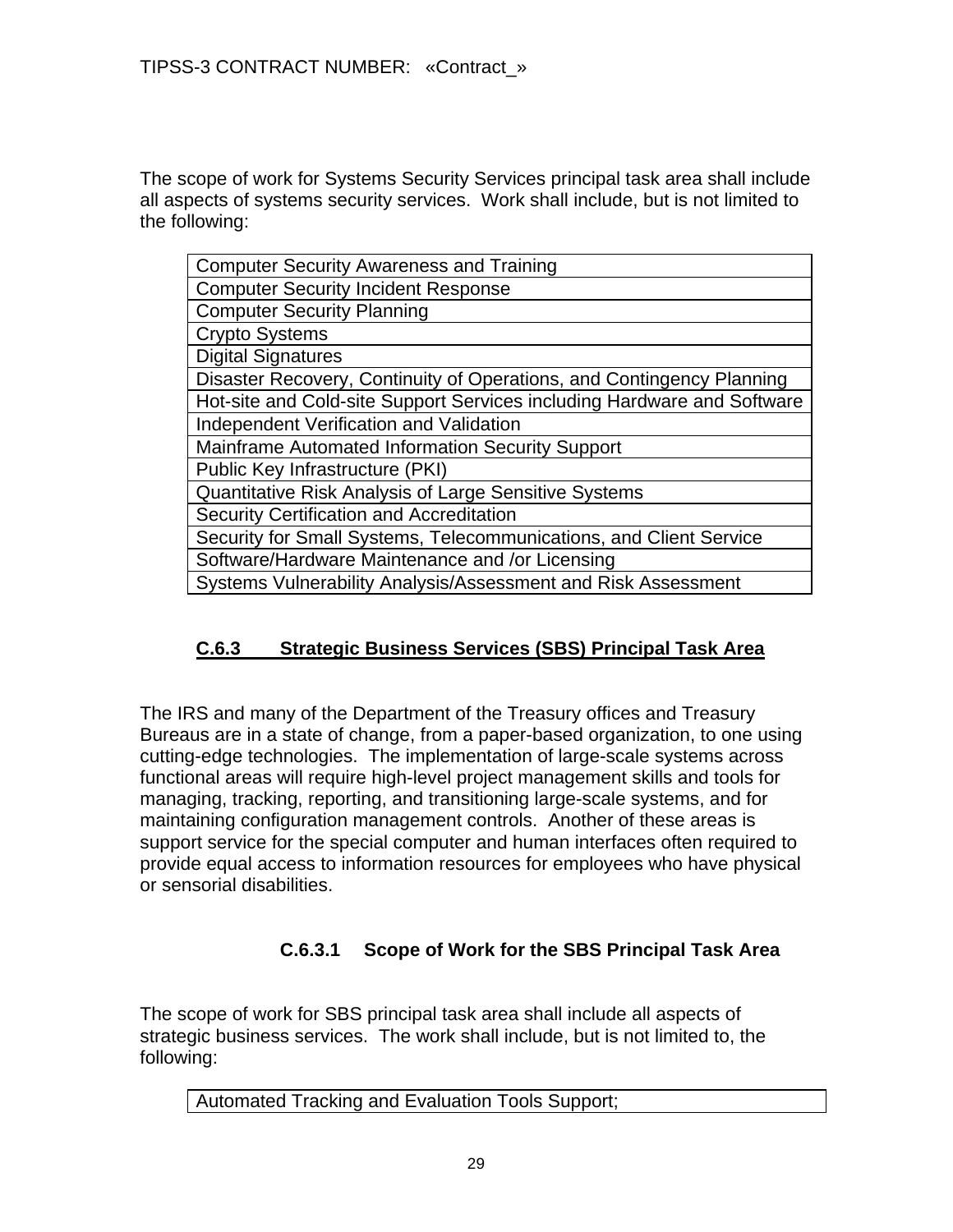| <b>Business Process Re-Engineering Support;</b>                          |
|--------------------------------------------------------------------------|
| <b>Change Management and Transition Management Support;</b>              |
| Configuration Management Support, Including Planning and Reviews;        |
| Disaster Recovery, Continuity of Operation and Contingency Planning      |
| Ergonomics Support, Including Evaluations and Recommendations;           |
| Independent Validation and Verification Support;                         |
| Metrics Support, Including Quality Measures and Function Point Analysis; |
| Performance Engineering;                                                 |
| Privacy Planning and Analysis Support;                                   |
| <b>Process Analysis Support;</b>                                         |
| <b>Project Evaluation Support;</b>                                       |
| <b>Project Management Support;</b>                                       |
| <b>Quality Management;</b>                                               |
| Relocation, Installation and other Hardware Related Support;             |
| <b>Risk and Threat Analysis;</b>                                         |
| Technical Support for the Disabled (Customization of Automated           |
| Interfaces, Needs Assessments, and etc.);                                |
| Work System Design and Implementation;                                   |
| Work System Design and Usability Labs Support;                           |
| Workload Analysis and Concept of Operation Support                       |

# **C.7 Labor Categories for the Three Principal Task Areas (FFP & CPFF)**

In order to support the three principal task areas in this contract, the following Labor Categories have been identified. Labor categories are not limited to any one functional area and represent the minimum requirements. The Labor Categories are listed below and are described in the following paragraphs.

#### **C.7.1 Labor Category Descriptions for the Three Principal Task Areas (FFP & CPFF)**

### **C.7.1.1 Corporate Personnel**

| General<br>Description | An individual whose knowledge and skills are applicable to an actual<br>SOW or SON and is recognized professionally for their leadership<br>and management experience to the extent that the Government is<br>able to qualify the individual as a member of the key corporate<br>personnel. |
|------------------------|---------------------------------------------------------------------------------------------------------------------------------------------------------------------------------------------------------------------------------------------------------------------------------------------|
|------------------------|---------------------------------------------------------------------------------------------------------------------------------------------------------------------------------------------------------------------------------------------------------------------------------------------|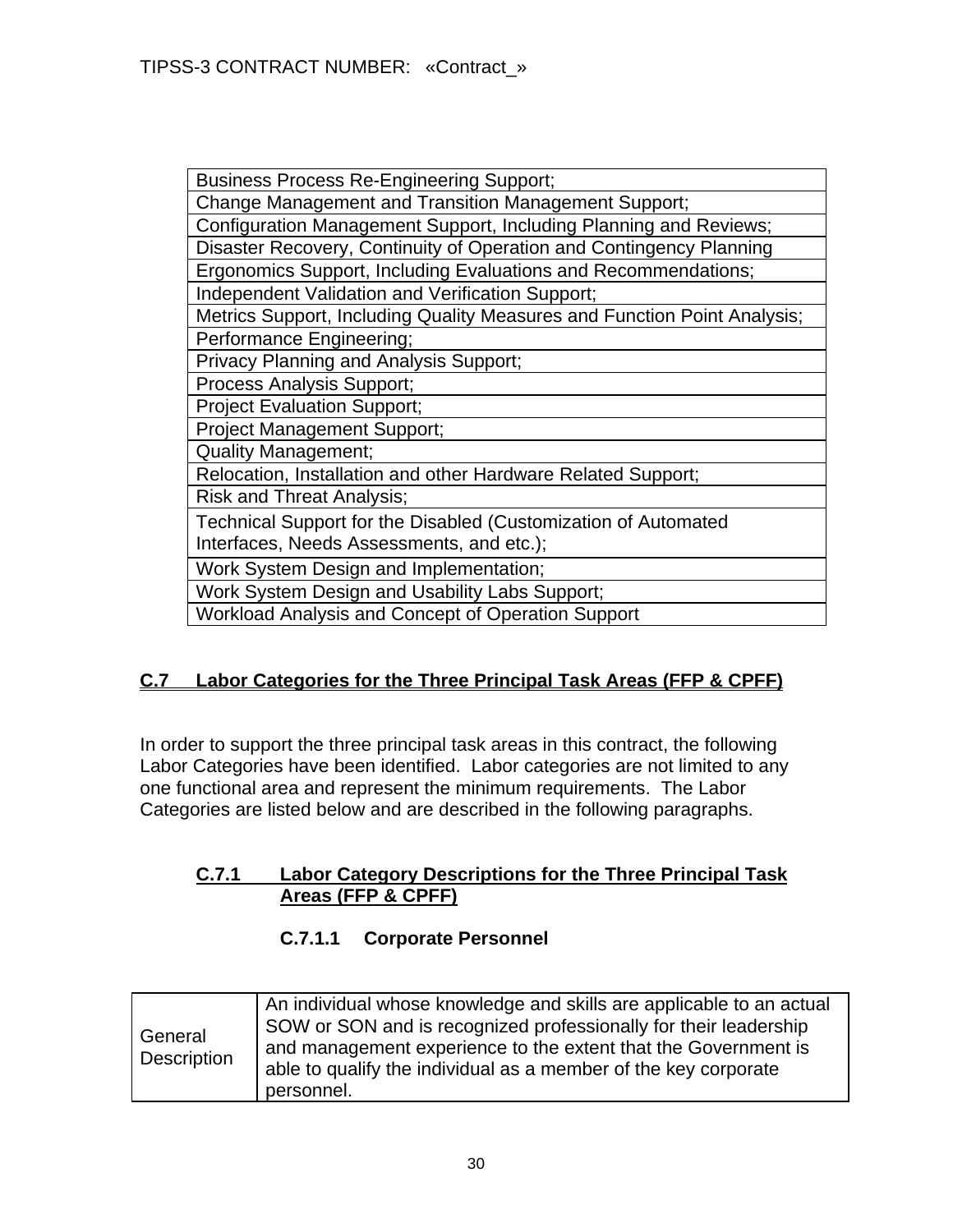| Education                                 | A degree from an accredited college or university in the field of<br>expertise described in an actual SOW or SON is required. The CO<br>may approve a waiver for substitution of experience for the education<br>requirement, on a case-by-case basis. |
|-------------------------------------------|--------------------------------------------------------------------------------------------------------------------------------------------------------------------------------------------------------------------------------------------------------|
| General<br>Experience                     | Six years of management experience in the field of IT.                                                                                                                                                                                                 |
| Function                                  | Performs as a senior manager responsible for coordinating the<br>management of all work under this contract and has the authority to<br>negotiate and make binding decisions for the company.                                                          |
| <b>Examples</b><br>(not all<br>inclusive) | Business Manager, Program Manager, Quality Assurance Manager                                                                                                                                                                                           |

# **C.7.1.2 Subject Matter Expert**

| General<br>Description                     | An individual whose knowledge and skills are applicable to an actual<br>SOW or SON and is so recognized in the professional community that<br>the Government is able to qualify the individual as an expert in the<br>field. (e.g., publications, speeches at conferences, research, and<br>teaching.) Demonstrates exceptional oral and written<br>communications skills.                                                                      |
|--------------------------------------------|-------------------------------------------------------------------------------------------------------------------------------------------------------------------------------------------------------------------------------------------------------------------------------------------------------------------------------------------------------------------------------------------------------------------------------------------------|
| Education                                  | An advanced degree (master's or doctoral) from an accredited<br>college or university in the field of expertise described in an actual<br>SOW or SON is required. The CO may approve a waiver for<br>substitution of experience for the education requirement, on a case-<br>by-case basis.                                                                                                                                                     |
| General<br>Experience                      | Eight years of progressive experience in the field of expertise<br>required by an actual SOW or SON                                                                                                                                                                                                                                                                                                                                             |
| <b>Specific</b><br>Experience              | At least four years of the general experience is concentrated, hands-<br>on experience in the specific discipline of the field of expertise<br>required by an actual SOW or SON                                                                                                                                                                                                                                                                 |
| <b>Function</b>                            | Performs as a consultant in highly specialized, leading edge<br>information technologies and methodologies; Provides highly<br>technical and specialized guidance concerning automated solutions<br>to complex information processing problems; Performs elaborate<br>analyses and studies; Prepares reports and gives presentations;<br>Works independently or as a member of a team; May serve as a<br>contractor task order Project Manager. |
| <b>Examples</b><br>(not all<br>inclusive): | IT Expert, Neural Network Expert, Organizational Development<br>Expert, Artificial Intelligence Expert, Industrial/Organizational<br>Psychologist, Business Systems Analyst                                                                                                                                                                                                                                                                     |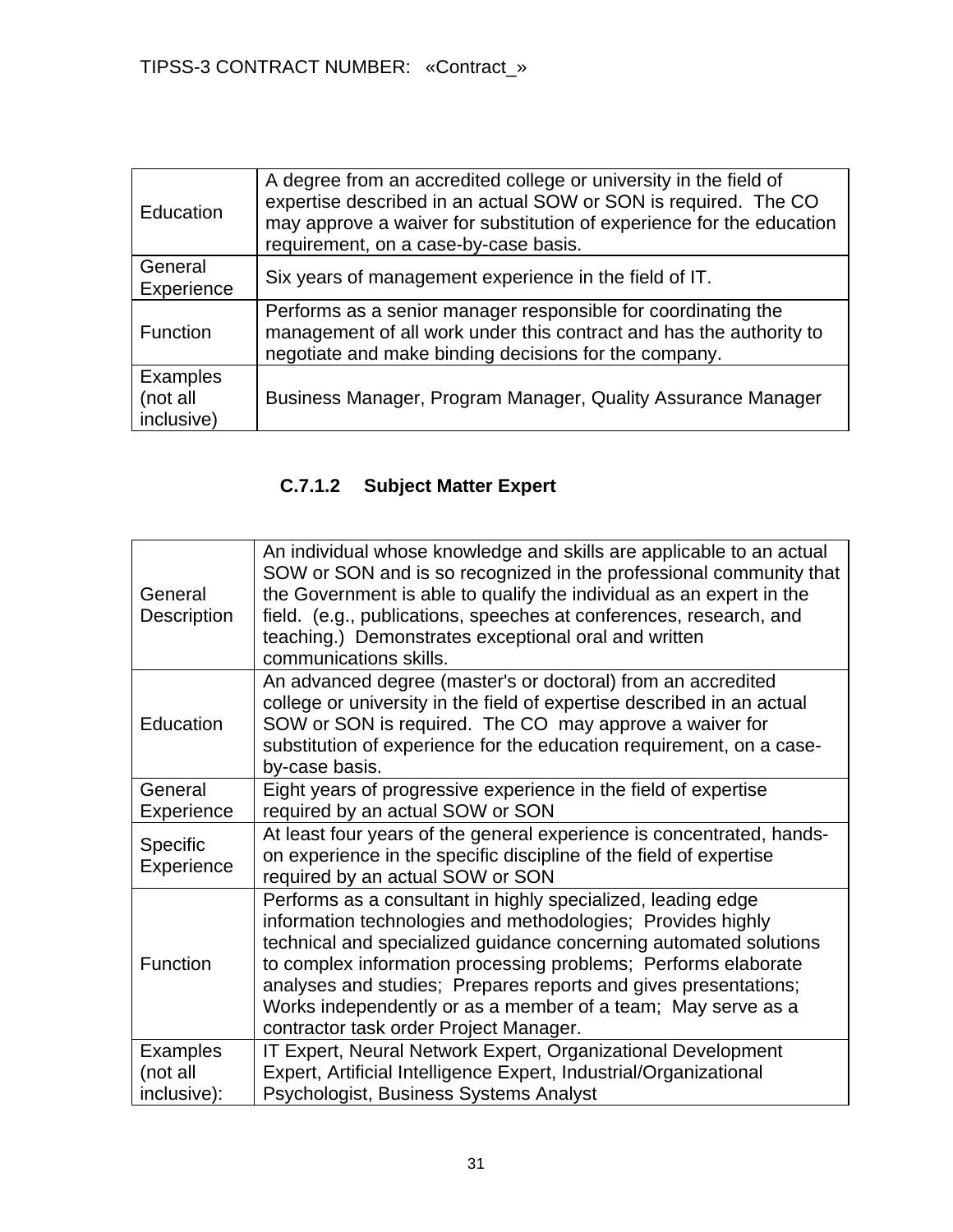# **C.7.1.3 Senior IT Specialist**

| General<br><b>Description</b>             | An individual very knowledgeable in all aspects of IT. Has extensive<br>experience in the specific IT discipline(s) described in an actual SOW<br>or SON. Demonstrates very good oral and written communications<br>skills.                                                                                                                                                                                                                                                                                                                                                                                                                                                         |
|-------------------------------------------|-------------------------------------------------------------------------------------------------------------------------------------------------------------------------------------------------------------------------------------------------------------------------------------------------------------------------------------------------------------------------------------------------------------------------------------------------------------------------------------------------------------------------------------------------------------------------------------------------------------------------------------------------------------------------------------|
| General<br>Experience                     | Eight years of progressive experience in the field of IT, including six<br>years of specialized experience in numerous, highly specialized IT<br>disciplines involving a wide range of hardware/software solutions.                                                                                                                                                                                                                                                                                                                                                                                                                                                                 |
| <b>Specific</b><br>Experience             | At least four years of general experience is concentrated, hands-on<br>experience in all aspects of the specific discipline(s) of IT required by<br>an actual SOW or SON                                                                                                                                                                                                                                                                                                                                                                                                                                                                                                            |
| <b>Function</b>                           | Provides highly technical and specialized guidance and solutions to<br>complex IT problems. Performs elaborate analyses and studies.<br>Prepares reports and gives presentations; Works independently or as<br>a member of a team; May serve as contractor task order Project<br>Manager.                                                                                                                                                                                                                                                                                                                                                                                           |
| <b>Examples</b><br>(not all<br>inclusive) | Senior Telecommunications Engineer, Senior Systems Analyst,<br>Senior Independent Evaluator, Software Customization Specialist,<br>Senior Telecommunications Specialist, Senior IT Engineer, Senior<br>Communications Specialist, Senior Systems Programmer, Senior<br>Organizational Specialist, Senior Applications Programmer, Senior<br>Network Engineer, Senior Organizational Change Specialist, Senior<br>Internet/Intranet Specialist, Senior Work Systems Design Specialist,<br>Senior Software Systems Specialist, Senior Data Base Management<br>Specialist, Senior Business Process Re-Engineering Specialist,<br>Senior Integration and Integration Testing Specialist |

# **C.7.1.4 IT Specialist**

| General<br>Description | An individual very knowledgeable in IT; Has extensive experience in<br>the specific IT discipline(s) described in an actual SOW or SON.<br>Demonstrates good oral and written communications skills.              |
|------------------------|-------------------------------------------------------------------------------------------------------------------------------------------------------------------------------------------------------------------|
| General<br>Experience  | Six years of progressive experience in the field of IT, including four<br>years of specialized experience in numerous highly specialized IT<br>disciplines involving a wide range of hardware/software solutions. |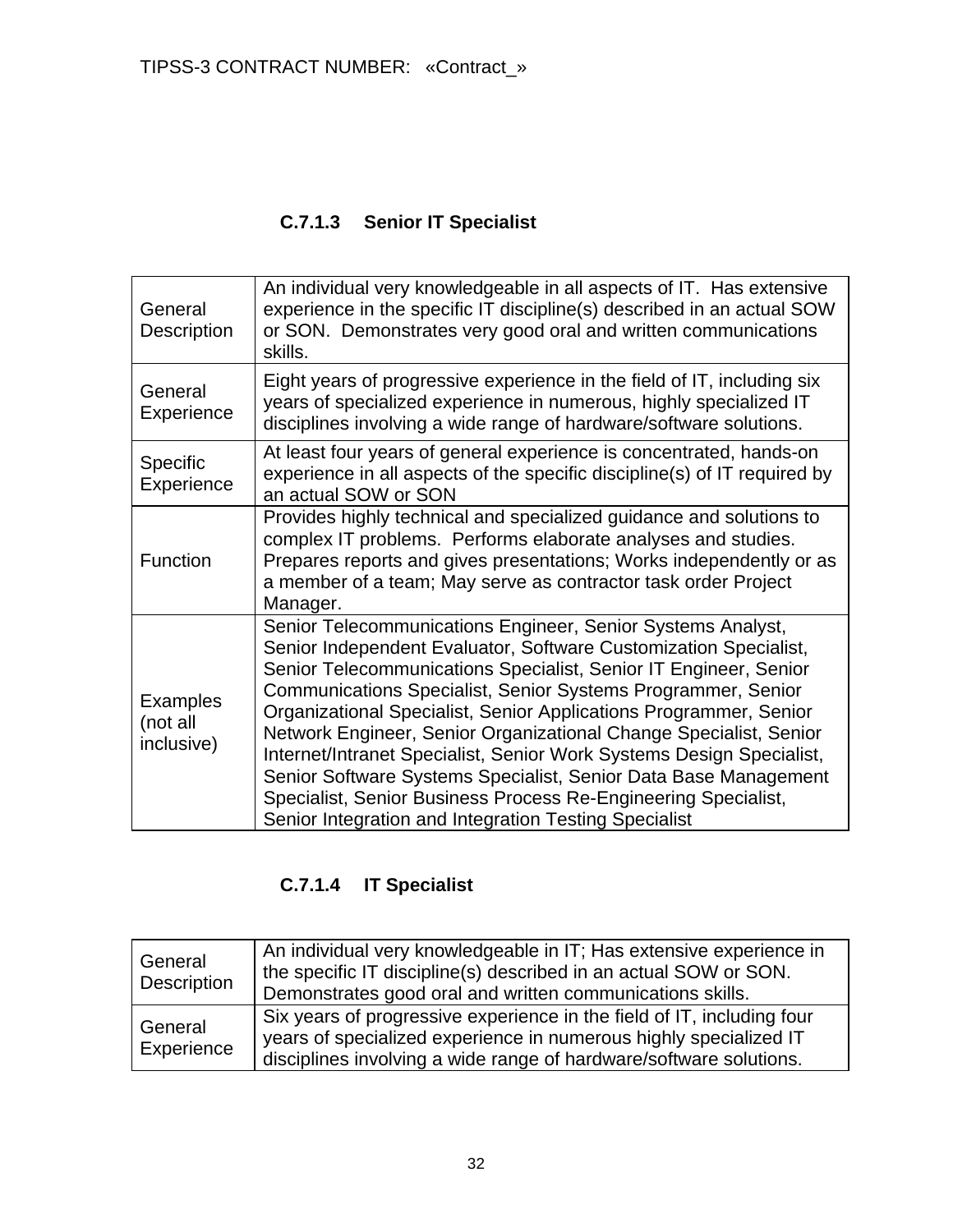| <b>Specific</b><br>Experience             | At least three years of general experience is concentrated hands-on<br>experience in the specific discipline(s) of IT required by an actual<br>SOW or SON.                                                                                                                                                                                                                                                                                                                                                                                                                                                |
|-------------------------------------------|-----------------------------------------------------------------------------------------------------------------------------------------------------------------------------------------------------------------------------------------------------------------------------------------------------------------------------------------------------------------------------------------------------------------------------------------------------------------------------------------------------------------------------------------------------------------------------------------------------------|
| Function                                  | Provides highly technical and specialized solutions to complex IT<br>problems. Performs analyses and studies. Prepares reports. Works<br>independently or as a member of a team.                                                                                                                                                                                                                                                                                                                                                                                                                          |
| <b>Examples</b><br>(not all<br>inclusive) | Systems Analyst, Telecommunications Engineer, Optimization<br>Specialist, Network Engineer, Lead Programmer/Analyst,<br>Internet/Intranet Specialist, Relational Database Specialist,<br>Communications Specialist, IT Engineer, Organizational Specialist,<br>Systems Programmer, Organizational Change Specialist,<br>Applications Programmer, Independent Evaluator, Internet/Intranet<br>Specialist, Work Systems Design Specialist, Data Base Management<br>Specialist, Software Systems Specialist, Business Process Re-<br>Engineering Specialist, Integration and Integration Testing Specialist, |

# **C.7.1.5 Junior IT Specialist**

| General<br><b>Description</b>             | An individual knowledgeable in IT. Has experience in the specific IT<br>discipline(s) described in an actual SOW or SON. Demonstrates<br>good oral and written communications skills.                                                                                                                                                                                                                                                                                                                                                           |
|-------------------------------------------|-------------------------------------------------------------------------------------------------------------------------------------------------------------------------------------------------------------------------------------------------------------------------------------------------------------------------------------------------------------------------------------------------------------------------------------------------------------------------------------------------------------------------------------------------|
| General<br>Experience                     | Four years of progressive experience in the field of IT, including three<br>years of specialized experience in highly specialized IT disciplines<br>involving a range of hardware/software solutions.                                                                                                                                                                                                                                                                                                                                           |
| <b>Specific</b><br>Experience             | At least two years of general experience is concentrated hands-on<br>experience in the specific discipline(s) of IT required by an actual<br>SOW or SON.                                                                                                                                                                                                                                                                                                                                                                                        |
| Function                                  | Provides technical and specialized solutions to complex IT problems.<br>Performs analyses and studies. Prepares reports. Works<br>independently or as a member of a team.                                                                                                                                                                                                                                                                                                                                                                       |
| <b>Examples</b><br>(not all<br>inclusive) | Junior Systems Programmer, Junior Network Engineer, Junior<br>Telecommunications Specialist, Junior Work Systems Design<br>Specialist, Junior Applications Programmer, Junior Communications<br>Specialist, Junior Internet/Intranet Specialist, Junior Organizational<br>Change Specialist, Junior IV&V Specialist, Junior Software Systems<br>Specialist, Junior Data Base Management Specialist, Junior Systems<br>Analyst, Junior Integration and Integration Testing Specialist, Junior<br>Telecommunications Engineer, Junior IT Engineer |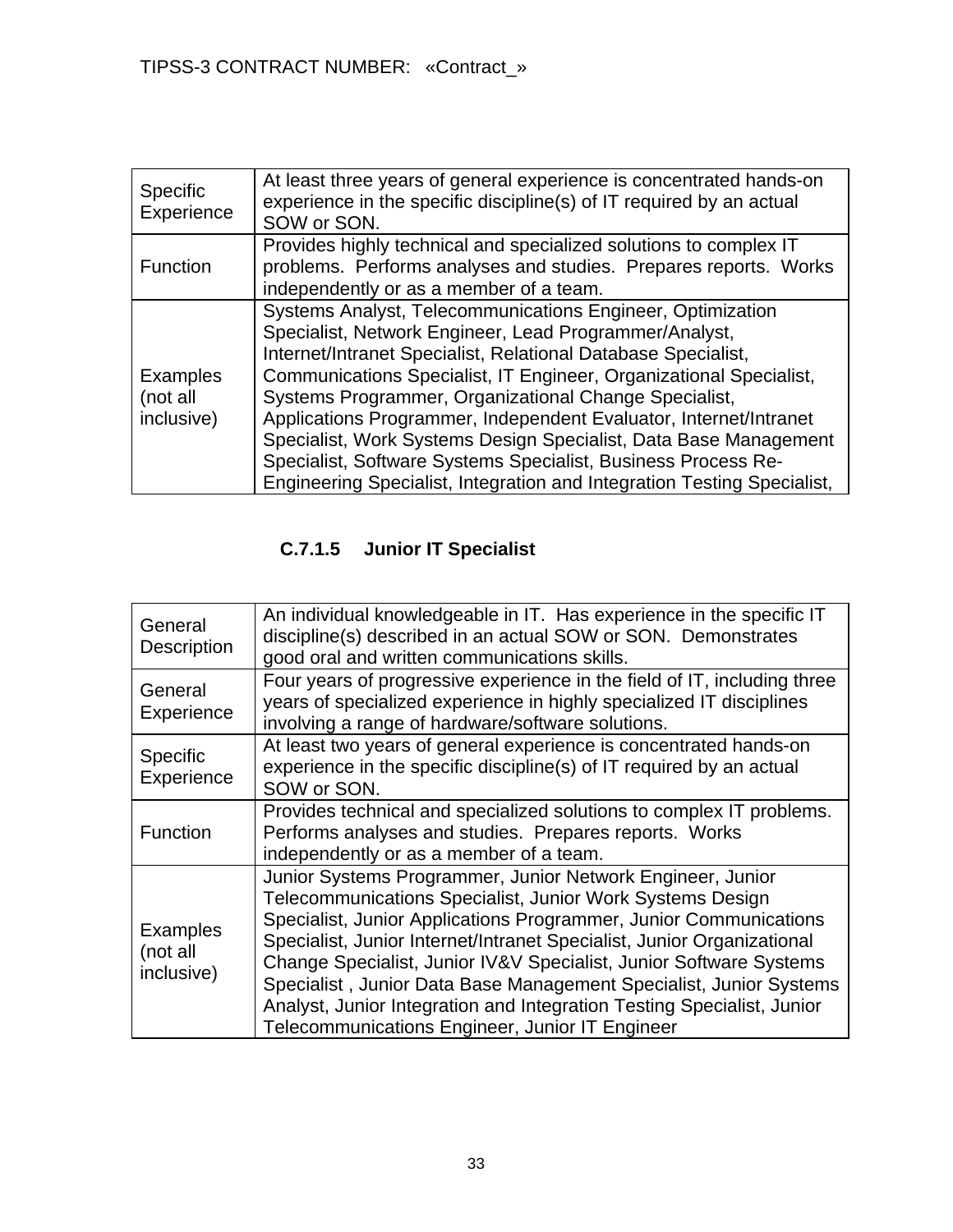# **C.7.1.6 Senior IT Technician**

| General<br>Description                    | An individual very knowledgeable in and experienced with software<br>and hardware operations for IT. Has experience in the specific<br>technologies required by an actual SOW or SON.                                                                                                                                                                                                                                                |
|-------------------------------------------|--------------------------------------------------------------------------------------------------------------------------------------------------------------------------------------------------------------------------------------------------------------------------------------------------------------------------------------------------------------------------------------------------------------------------------------|
| General<br>Experience                     | Five years of progressive experience in the field of software or<br>hardware operations.                                                                                                                                                                                                                                                                                                                                             |
| <b>Specific</b><br><b>Experience</b>      | At least three years of general experience is concentrated hands-on<br>experience in the specific discipline(s) of IT required by an actual<br>SOW or SON. The experience shall be with the specific equipment,<br>software or other requirement specified in an actual SOW or SON.                                                                                                                                                  |
| Function                                  | Provides support in the less technical disciplines of IT, such as<br>computer operations, moving and installing equipment, computer<br>cabling, data entry and verification, media duplication, document<br>control and software installation. Works independently or as a<br>member of a team.                                                                                                                                      |
| <b>Examples</b><br>(not all<br>inclusive) | Senior Computer Operator, Senior Database Administrator, Senior<br>Document Control Specialist, Senior Systems Administrator, Senior<br>Computer Installation Technician, Senior Help Desk Manager, Senior<br>Data Technician, Senior Network Administrator, Senior Network<br>Technician, Senior Communications Technician, Senior<br>Organizational Change Technician, Senior Hardware/Software<br>(HW/SW) Installation Technician |

# **C.7.1.7 IT Technician**

| General<br>Description        | An individual knowledgeable in and experienced with hardware and<br>software operations for IT. Has experience in the specific<br>technologies required by an actual SOW or SON.                                                                                                  |
|-------------------------------|-----------------------------------------------------------------------------------------------------------------------------------------------------------------------------------------------------------------------------------------------------------------------------------|
| General                       | Three years of progressive experience in the field of software or                                                                                                                                                                                                                 |
| Experience                    | hardware operations.                                                                                                                                                                                                                                                              |
| <b>Specific</b><br>Experience | At least two years of general experience is concentrated hands-on<br>experience in the specific discipline(s) of IT required by an actual<br>SOW or SON. The experience shall be with the specific equipment,<br>software or other requirement specified in an actual SOW or SON. |
| Function                      | Provides support in the less technical disciplines of IT, such as<br>computer operations, moving and installing equipment, computer<br>cabling, data entry and verification, media duplication, document<br>control and software installation. Works as a member of a team.       |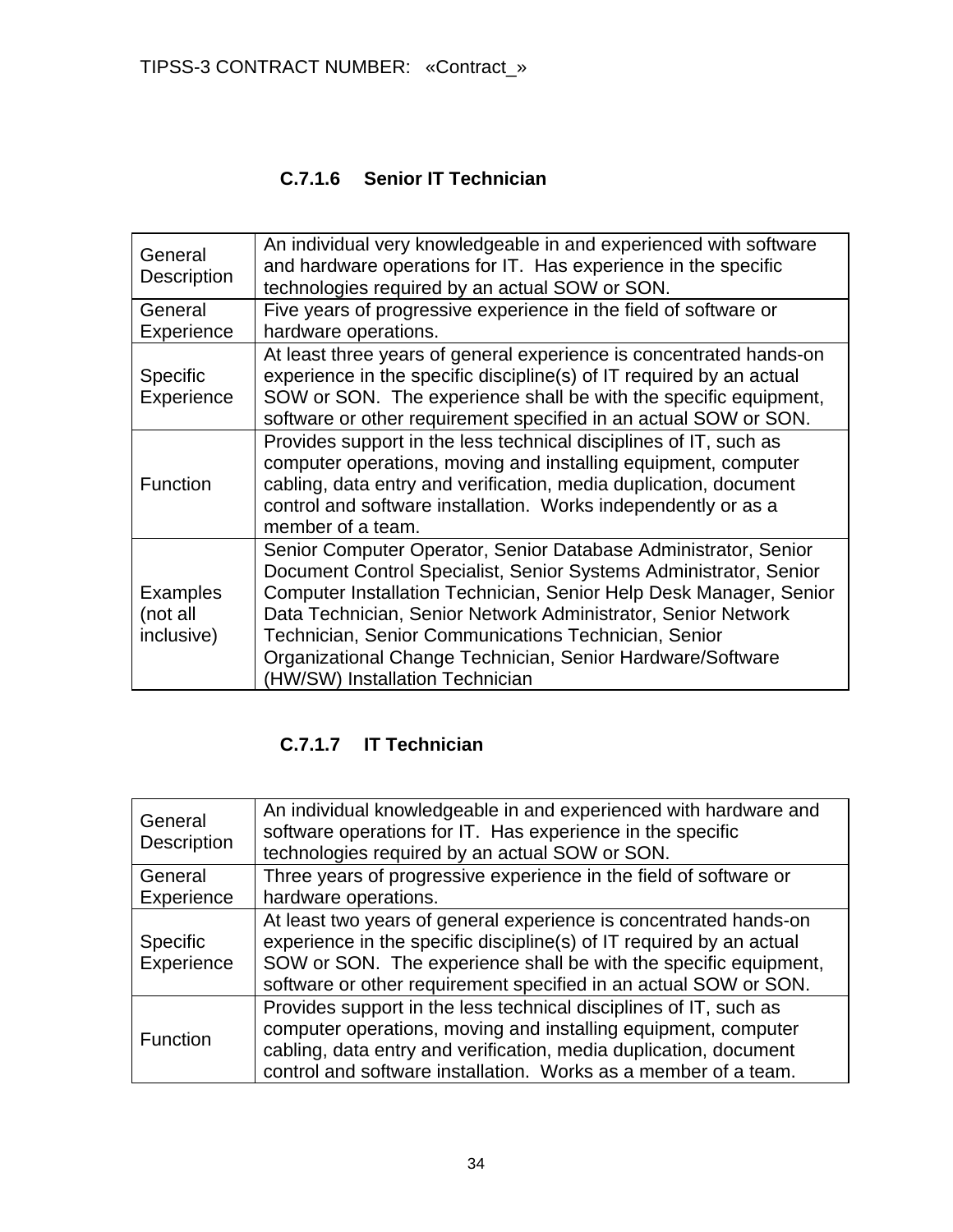|            | Data Entry Specialist, Organizational Change Technician, Computer |
|------------|-------------------------------------------------------------------|
| Examples   | Operator, Work Systems Design Technician, Database Administrator, |
| (not all   | Data Technician, System Administrator, Help Desk Technician,      |
| inclusive) | Network Technician, Communications Technician, Network            |
|            | Administrator, Hardware/Software Installation Technician          |

# **C.7.1.8 Junior IT Technician**

| General<br><b>Description</b>             | An individual knowledgeable in hardware and software operations for<br>IT. Has experience in the specific technologies required by an actual<br>SOW or SON.                                                                                                                      |
|-------------------------------------------|----------------------------------------------------------------------------------------------------------------------------------------------------------------------------------------------------------------------------------------------------------------------------------|
| General                                   | Two years of progressive experience in the field of software or                                                                                                                                                                                                                  |
| Experience                                | hardware operations.                                                                                                                                                                                                                                                             |
| Specific<br>Experience                    | At least one year of general experience is concentrated hands-on<br>experience in the specific discipline(s) of IT required by an actual<br>SOW or SON. The experience shall be with the specific equipment,<br>software or other requirement specified in an actual SOW or SON. |
| Function                                  | Provides support in the less technical disciplines of IT, such as<br>computer operations, moving and installing equipment, computer<br>cabling, data entry and verification, media duplication, document<br>control and software installation. Works as a member of a team.      |
| <b>Examples</b><br>(not all<br>inclusive) | Junior Data Entry Specialist, Junior Computer Operator, Junior<br>HW/SW Installation Technician, Junior Data Technician                                                                                                                                                          |

# **C.7.1.9 Senior IT Administrative Specialist**

| General<br>Description | An individual very knowledgeable in computer-based documentation<br>and presentation techniques, technical writing, technical proofreading<br>and technical editing. Demonstrates excellent command and<br>articulation of the English language. Demonstrates superior grammar<br>skills. |
|------------------------|-------------------------------------------------------------------------------------------------------------------------------------------------------------------------------------------------------------------------------------------------------------------------------------------|
| General                | Five years of progressive experience in technical writing and                                                                                                                                                                                                                             |
| Experience             | documentation preparation in the field of information processing.                                                                                                                                                                                                                         |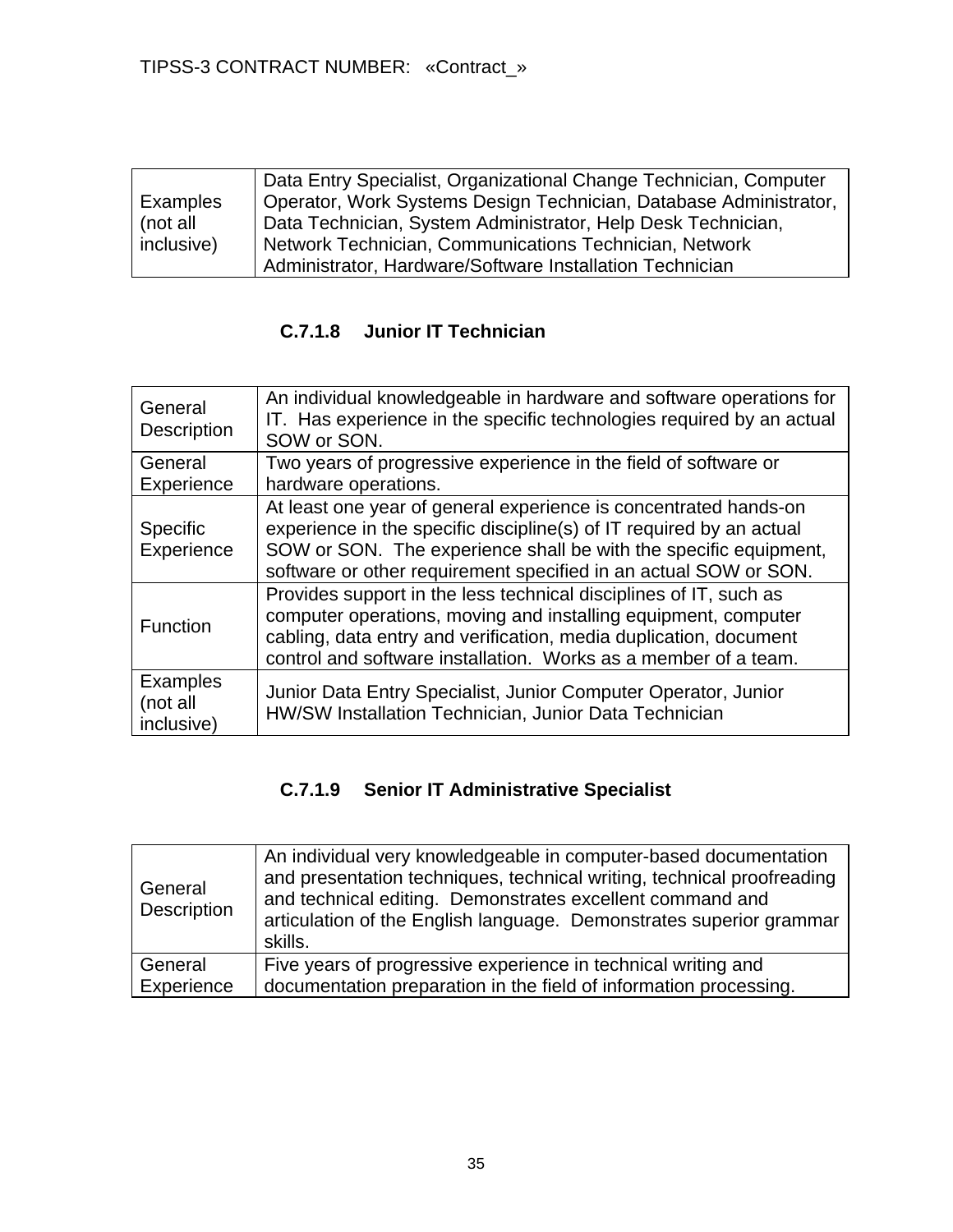| <b>Function</b>                    | Prepares documentation to be furnished as an actual SOW or SON<br>deliverable(s). Provides administrative support such as technical<br>writing, proofreading, technical editing of word processing and other<br>computer-based documents, integration of various sources into a<br>cohesive product that may be delivered as computer-based magnetic<br>media, preparation of graphical and narrative presentation material.<br>Works as part of a team. |
|------------------------------------|----------------------------------------------------------------------------------------------------------------------------------------------------------------------------------------------------------------------------------------------------------------------------------------------------------------------------------------------------------------------------------------------------------------------------------------------------------|
| Examples<br>(not all<br>inclusive) | Senior Technical Writer, Senior Documentation Specialist, Senior<br>Graphics Specialist, Senior Computer Aide                                                                                                                                                                                                                                                                                                                                            |

# **C.7.1.10 IT Administrative Specialist**

| General<br>Description                    | An individual knowledgeable in computer-based documentation and<br>presentation techniques, technical typing and word processing.<br>Demonstrates excellent command and articulation of the English<br>language. Has superior grammar skills.                                                                                                                                                                                      |
|-------------------------------------------|------------------------------------------------------------------------------------------------------------------------------------------------------------------------------------------------------------------------------------------------------------------------------------------------------------------------------------------------------------------------------------------------------------------------------------|
| General                                   | Three years of progressive experience in technical typing and                                                                                                                                                                                                                                                                                                                                                                      |
| Experience                                | documentation preparation in the field of IT.                                                                                                                                                                                                                                                                                                                                                                                      |
| Function                                  | Prepares documentation to be furnished as an actual SOW or SON<br>deliverable(s). Provides administrative support such as technical<br>typing, editing of word processing and other computer-based<br>manuscripts, integration of various sources into a cohesive product<br>which may be delivered as computer-based magnetic media,<br>preparation of graphical and narrative presentation material. Works<br>as part of a team. |
| <b>Examples</b><br>(not all<br>inclusive) | Technical Writer, Documentation Specialist, Graphics Assistant,<br>Technical Typist, Computer Aide                                                                                                                                                                                                                                                                                                                                 |

# **C.7.1.11 Senior Security Specialist**

| General<br>Description | An individual very knowledgeable and experienced in all aspects of<br>Security. Has extensive experience in the specific Security<br>discipline(s) described in an actual SOW or SON. Demonstrates very<br>good oral and written communications skills. |
|------------------------|---------------------------------------------------------------------------------------------------------------------------------------------------------------------------------------------------------------------------------------------------------|
| General<br>Experience  | Eight years of progressive experience in the field of IT, including six<br>years of specialized experience in numerous, highly specialized IT<br>disciplines involving a wide range of hardware/software solutions.                                     |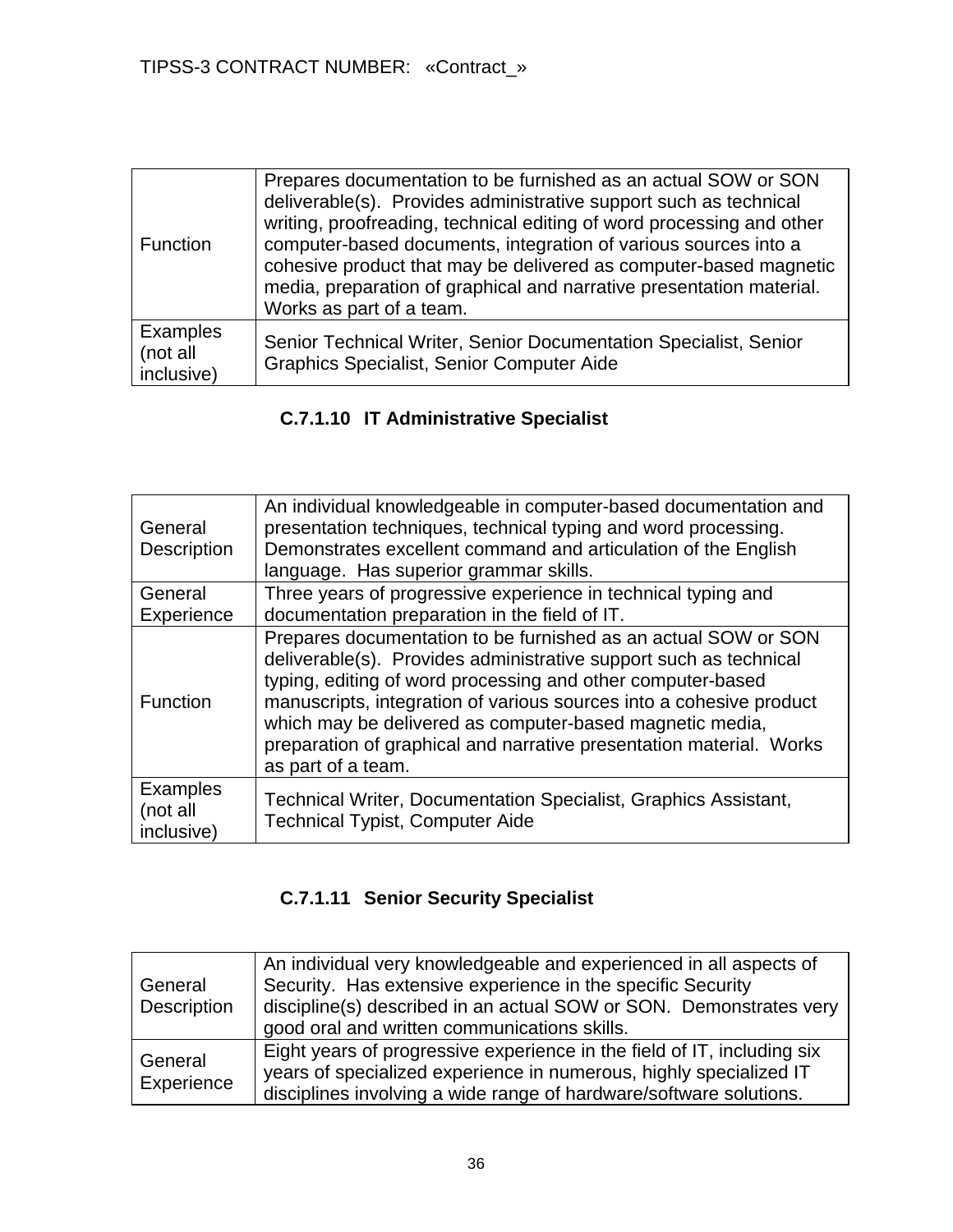| <b>Specific</b><br>Experience             | At least four years of general experience is concentrated, hands-on<br>experience in all aspects of the specific area(s) of Security required<br>by an actual SOW or SON.                                                                                                                                                |
|-------------------------------------------|--------------------------------------------------------------------------------------------------------------------------------------------------------------------------------------------------------------------------------------------------------------------------------------------------------------------------|
| <b>Function</b>                           | Provides highly technical and specialized guidance, and solutions to<br>complex Security problems. Performs elaborate analyses and<br>studies. Prepares reports and gives presentations to upper<br>management. Works independently or as a member of a team. May<br>serve as contractor task order Project Manager.     |
| <b>Examples</b><br>(not all<br>inclusive) | Senior Computer Security Specialist, Senior Security Engineer,<br>Senior Business Systems Analyst Senior IT Audit Manager, Senior<br>Data Security Specialist, Senior Security Systems Specialist, Senior<br>Disaster Recovery Specialist, Senior Network Security Analyst,<br>Senior Information Security Administrator |

# **C.7.1.12 Security Specialist**

| General                | An individual knowledgeable and experienced in all aspects of<br>Security . Has extensive experience in the specific Security                                                                                                                 |
|------------------------|-----------------------------------------------------------------------------------------------------------------------------------------------------------------------------------------------------------------------------------------------|
| Description            | discipline(s) described in an actual SOW or SON. Demonstrates<br>very good oral and written communications skills.                                                                                                                            |
| General<br>Experience  | Six years of progressive experience in the field of IT, including four<br>years of specialized experience in numerous, highly specialized IT<br>disciplines involving a wide range of hardware/software solutions.                            |
| Specific<br>Experience | At least three years of general experience is concentrated, hands-on<br>experience in all aspects of the specific area(s) of Security required<br>by an actual SOW or SON.                                                                    |
| Function               | Provides highly technical and specialized guidance, and solutions to<br>complex Security problems. Performs analyses and studies.<br>Prepares reports and gives presentations to management. Works<br>independently or as a member of a team. |
| <b>Examples</b>        | <b>Computer Security Specialist, Security Analyst, Data Security</b>                                                                                                                                                                          |
| (not all               | Specialist, Disaster Recovery Specialist, IT Audit Manager, Network                                                                                                                                                                           |
| inclusive)             | Security Analyst, Security Systems Specialist                                                                                                                                                                                                 |

# **C.7.1.13 Junior Security Specialist**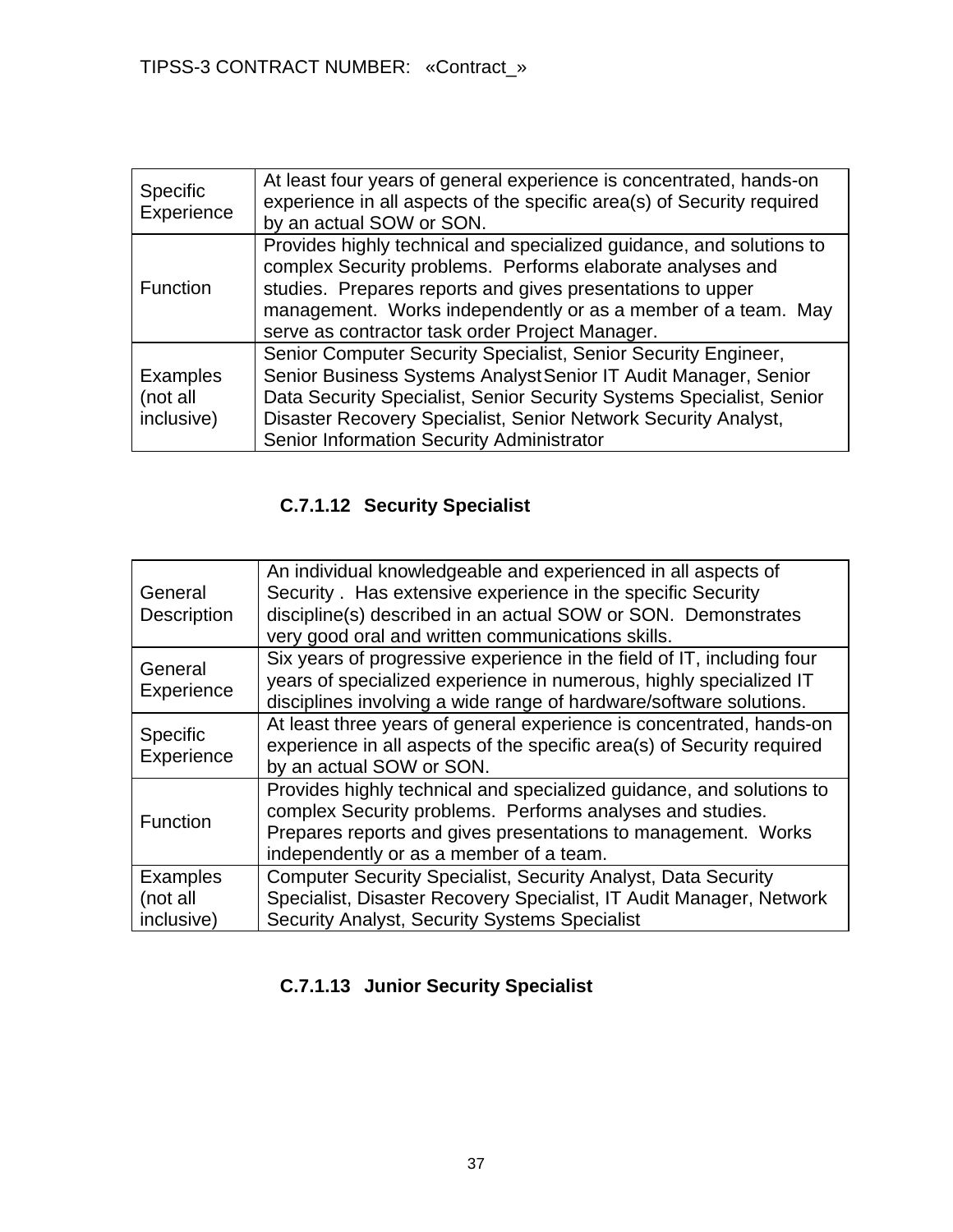| General<br>Description                    | An individual knowledgeable in several aspects of Security. Has<br>experience in the specific Security discipline(s) described in an<br>actual SOW or SON. Demonstrates good oral and written<br>communications skills.        |
|-------------------------------------------|--------------------------------------------------------------------------------------------------------------------------------------------------------------------------------------------------------------------------------|
| General<br>Experience                     | Three years of progressive experience in the field of IT, including one<br>year of specialized experience in specialized IT disciplines involving<br>a limited range of hardware/software solutions.                           |
| <b>Specific</b><br>Experience             | At least two years of general experience is concentrated hands-on<br>experience in the specific area(s) of Security required by an actual<br>SOW or SON.                                                                       |
| Function                                  | Provides technical and specialized guidance, and solutions to<br>Security problems. Performs analyses and studies. Prepares<br>reports and gives presentations to management. Works<br>independently or as a member of a team. |
| <b>Examples</b><br>(not all<br>inclusive) | <b>Junior Security Analyst, Security Technical Assistant</b>                                                                                                                                                                   |

# **C.7.1.14 Senior IT Training Specialist**

| General<br><b>Description</b>             | An individual who is very good at imparting technical information to<br>technical and non-technical personnel and is very knowledgeable in<br>IT. Has extensive experience in developing courses and teaching in<br>all aspects of IT. Demonstrates excellent oral and written<br>communication skills.                                                                                   |
|-------------------------------------------|-------------------------------------------------------------------------------------------------------------------------------------------------------------------------------------------------------------------------------------------------------------------------------------------------------------------------------------------------------------------------------------------|
| General<br>Experience                     | Eight years of progressive experience in the field of IT, including six<br>years as an instructor of various highly specialized IT disciplines.                                                                                                                                                                                                                                           |
| Specific<br>Experience                    | At least four years of General experience is hands-on experience in<br>the development and performance of training courses in IT, in the<br>discipline specified by an actual SOW or SON.                                                                                                                                                                                                 |
| <b>Function</b>                           | Develops courses and instructional material to educate technical and<br>non-technical personnel in IT. Develops curricula and modular<br>training courses. Gathers and assembles information pertaining to<br>the subject matter, organizes and condenses materials. Teaches<br>courses. Works independently or as part of a team. May serve as<br>contractor task order Project Manager. |
| <b>Examples</b><br>(not all<br>inclusive) | Senior Instructor, Senior Course Developer, Senior Information<br>Systems Training Specialist, Senior Technical Writer, Senior<br>Knowledge Management Computer Specialist, Senior Documentation<br><b>Specialist</b>                                                                                                                                                                     |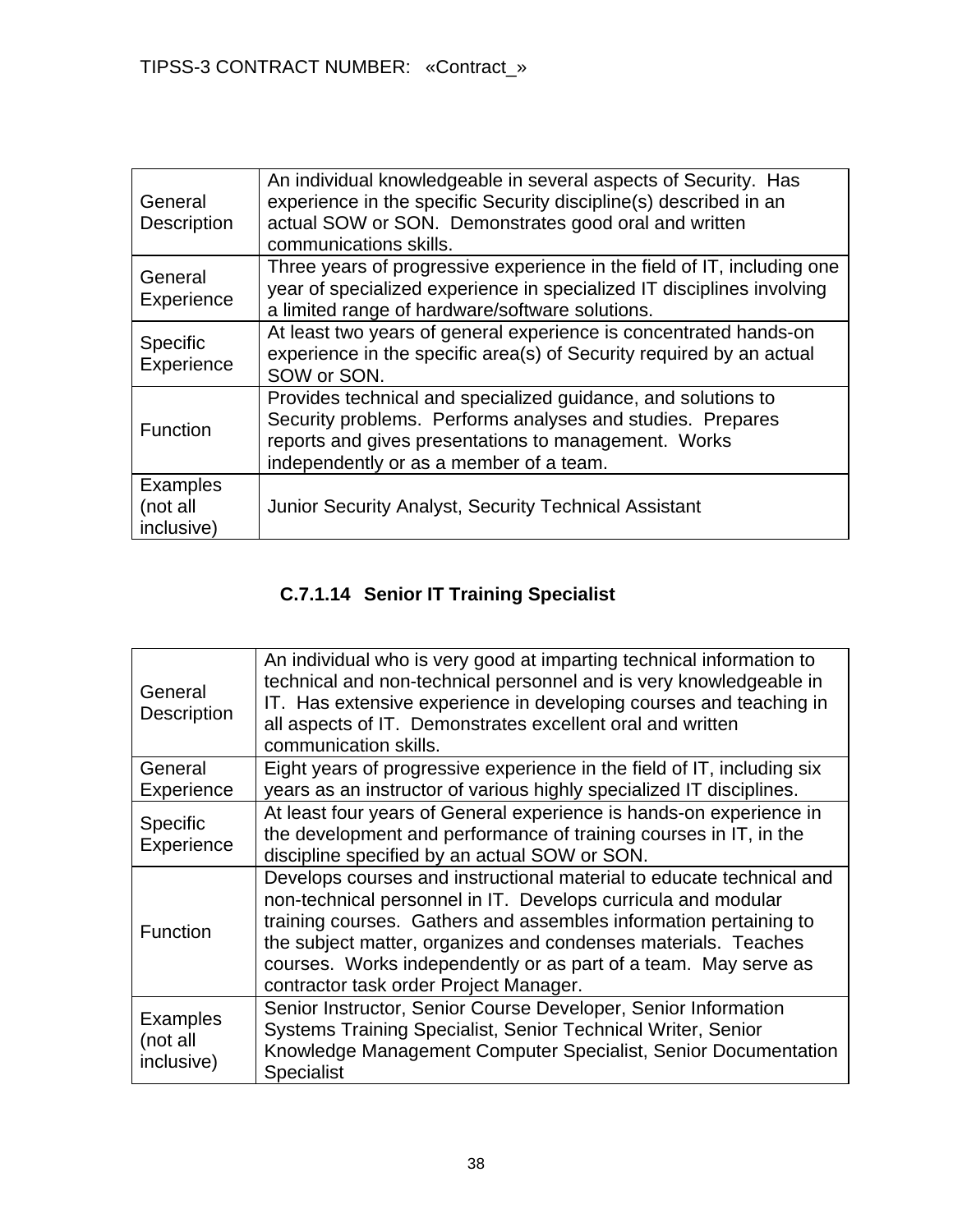# **C.7.1.15 IT Training Specialist**

| General<br>Description                    | An individual who is very good at imparting technical information to<br>technical and non-technical personnel and is very knowledgeable in<br>IT. Has experience in developing courses and teaching in all phases<br>of IT. Demonstrates very good oral and written communication skills.          |
|-------------------------------------------|----------------------------------------------------------------------------------------------------------------------------------------------------------------------------------------------------------------------------------------------------------------------------------------------------|
| General<br>Experience                     | Five years of progressive experience in the field of IT, including three<br>years as an instructor of various highly specialized IT disciplines.                                                                                                                                                   |
| Specific<br>Experience                    | At least two years of general experience is hands-on experience in<br>the development and performance of training courses in IT, in the<br>discipline specified by an actual SOW or SON.                                                                                                           |
| Function                                  | Develops courses and instructional material to educate technical and<br>non-technical personnel in IT. Gathers and assembles information<br>pertaining to the subject matter, organizes and condenses materials.<br>May be required to teach courses. Works independently or as part of<br>a team. |
| <b>Examples</b><br>(not all<br>inclusive) | Course Developer, Instructor, Administrative Support and Graphics,<br>Documentation Specialist, Imaging Specialist, Technical<br>Writer/Editor, Information Systems Training Specialist, Knowledge<br>Process Specialist, Knowledge Management Computer Specialist                                 |

# **C.7.1.16 Junior IT Training Specialist**

| General<br><b>Description</b> | An individual who is good at imparting technical information to<br>technical and non-technical personnel and is knowledgeable in IT.<br>Has experience in developing courses and teaching in phases of IT.<br>Demonstrates good oral and written communication skills.                             |
|-------------------------------|----------------------------------------------------------------------------------------------------------------------------------------------------------------------------------------------------------------------------------------------------------------------------------------------------|
| General                       | Three years of progressive experience in the field of IT, including one                                                                                                                                                                                                                            |
| Experience                    | year as an instructor of various IT disciplines.                                                                                                                                                                                                                                                   |
| <b>Specific</b><br>Experience | At least one year of general experience is hands-on experience in the<br>development and performance of training courses in IT, in the<br>discipline specified by an actual SOW or SON.                                                                                                            |
| <b>Function</b>               | Develops courses and instructional material to educate technical and<br>non-technical personnel in IT. Gathers and assembles information<br>pertaining to the subject matter, organizes and condenses materials.<br>May be required to teach courses. Works independently or as part of<br>a team. |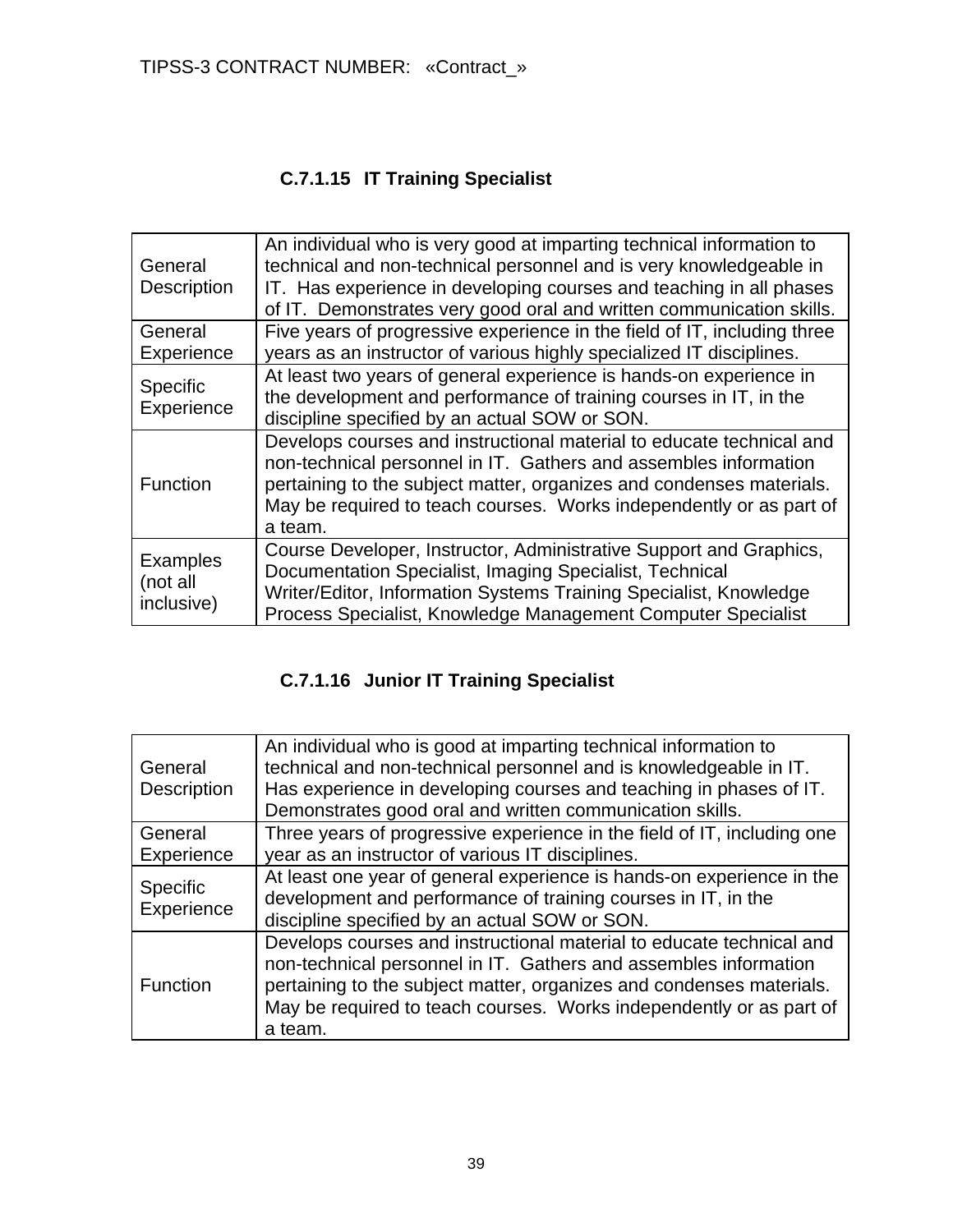| Examples<br>(not all<br>inclusive) | Junior Course Developer, Junior Instructor, Junior Technical<br>Writer/Editor, Junior Documentation Specialist, Junior Administrative<br>Support and Graphics Specialist, Junior Information Systems<br><b>Training Specialist</b> |
|------------------------------------|------------------------------------------------------------------------------------------------------------------------------------------------------------------------------------------------------------------------------------|
|------------------------------------|------------------------------------------------------------------------------------------------------------------------------------------------------------------------------------------------------------------------------------|

#### **C.7.2 Labor Category Descriptions for the Three Principal Task Areas (T&M)**

The 16 labor categories listed in sections C.7.1.1 through C.7.1.16 will be combined with the labor categories listed below to comprise the T&M portion of this contract. The T&M labor categories below are not limited to any one principal task area.

### **C.7.2.1 Applications Engineer**

Analyzes functional business applications, studies complex system requirements and designs specifications for functional activities. Develops block diagrams and logic flow charts. Designs software tools and subsystems to support software reuse and domain analyses and manages their implementation. Also, translates detailed design into computer software. Tests, debugs, and refines the computer software to produce the required product. Prepares required documentation, including both program-level and user-level documentation. Also, estimates software development costs and schedule. Enhances software to reduce operating time or improve efficiency. Provides technical direction to programmers to ensure program deadlines are met. Senior level engineer supervises software configuration management and manages software development.

### **C.7.2.2 Applications Programmer**

Analyzes functional business applications and design specifications for functional activities. Develops block diagrams and logic flow charts and translates detailed design into computer software. Tests, debugs, and refines the computer software to produce the required product. Prepares required documentation, including both program-level and user-level documentation. Enhances software to reduce operating time or improve efficiency. Provides technical direction to programmers to ensure program deadlines are met.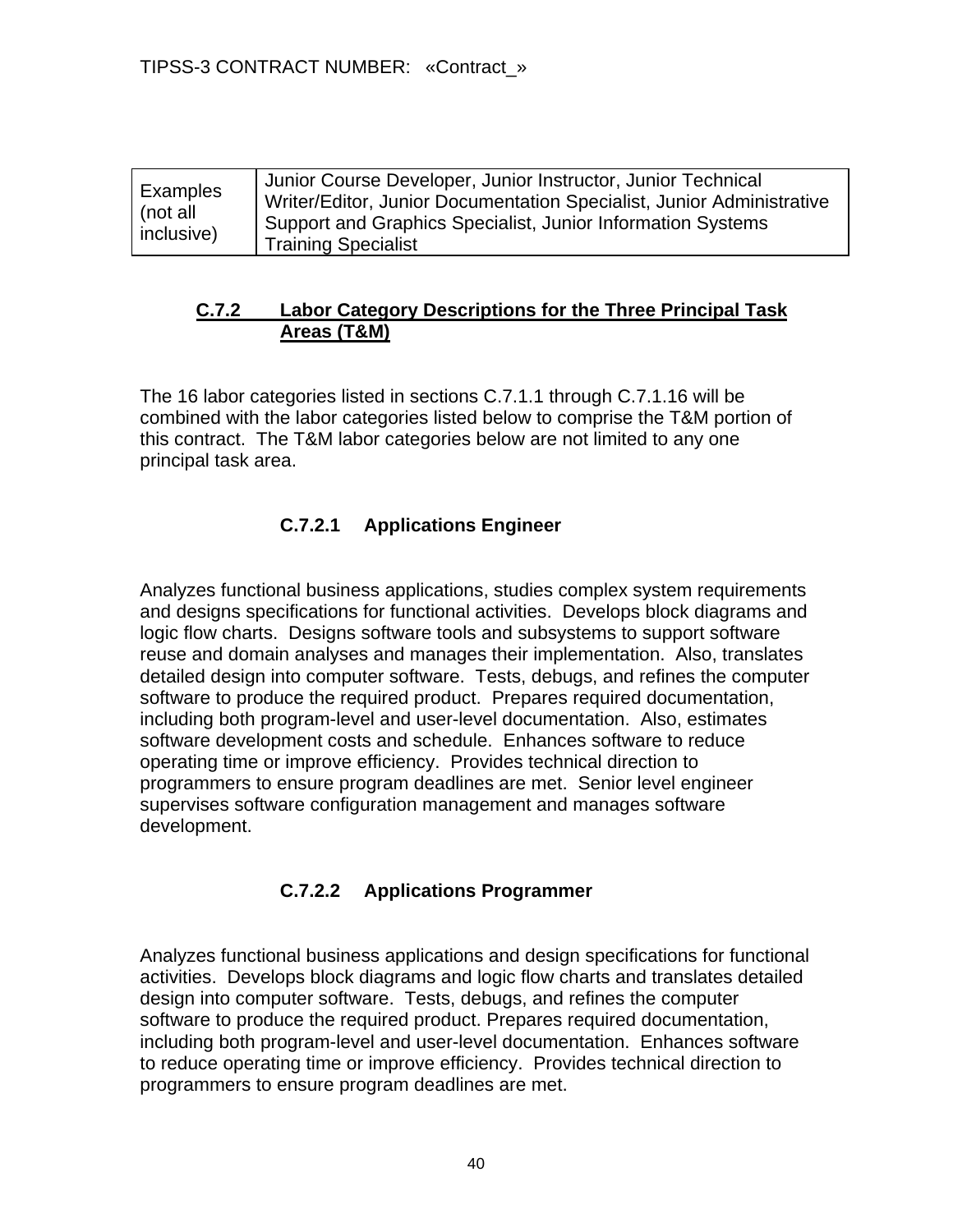### **C.7.2.3 Application Systems Analyst**

Provides analysis and design of business systems for different applications such as: financial, accounting, human resources, and other enterprise systems. Handles test scripts and service requirements; works closely with end users on project development and implementation. Specifies the inputs to be accessed by the system, design the processing steps, and format the output to meet the users' needs. Prepares cost-benefit and return-on-investment analyses to help management decide whether implementing the proposed system will be financially feasible.

### **C.7.2.4 Business Process Reengineering Specialist**

Also, applies process improvement and re-engineering methodologies and principles to conduct process modernization projects. Responsible for effective transitioning of existing project teams and the facilitation of project teams in the accomplishment of project activities and objectives. Additional duties may include activity and data modeling, developing modern business methods, identifying best practices, and creating and assessing performance measurements. Provides group facilitation, interviewing, training, and provides additional forms of knowledge transfer. Key coordinator between multiple project teams to ensure enterprise-wide integration of reengineering efforts. Senior level supervisors provide daily supervision.

# **C.7.2.5 Data Architect**

Works in a data warehouse environment, which includes data design, database architecture, metadata and repository creation. Translates business needs into long-term architecture solutions. Defines, designs, and builds dimensional databases. In addition, responsible for developing data warehousing blueprints, evaluating hardware and software platforms, and integrating systems. Evaluates the reusability of current data for additional analyses, and conducts data cleaning to rid the system of old, unused or duplicate data. Reviews object and data models and the metadata repository to structure the data for better management and quicker access.

### **C.7.2.6 Data Security Specialist**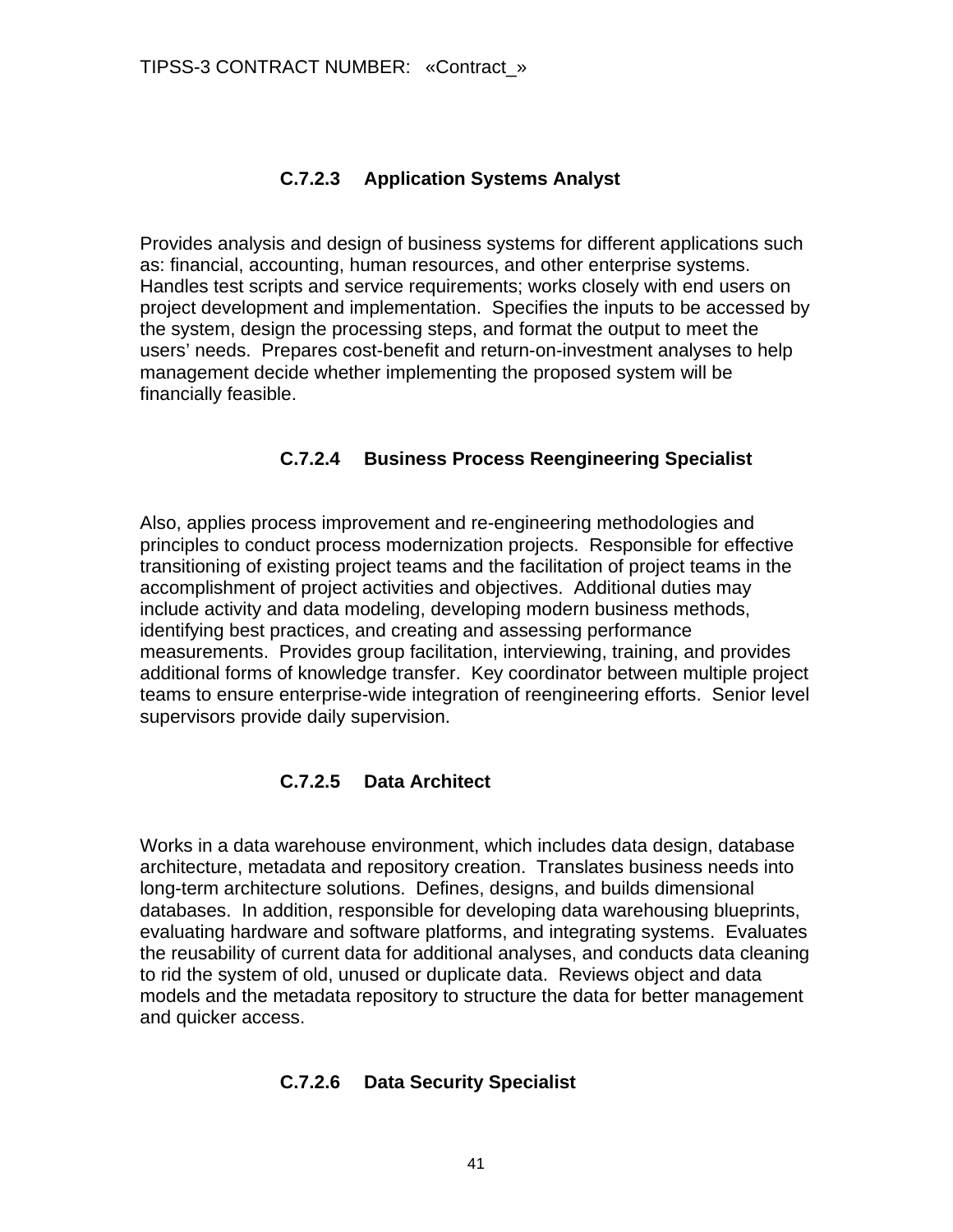Provides support to plan, coordinate, and implement the organization's information security. Provides support for facilitating and helping agencies identify their current security infrastructure and define future programs, design and implementation of firewall and other related security issues on LANs/WANs/MANs. Operates current security tools available, contributes the knowledge of business security practices and procedures, different communication protocols, encryption techniques/tools, and current Internet/EC technology. Executes hardware/software firewalls tools.

### **C.7.2.7 Database Analyst/Programmer**

Designs, implements and maintains moderately complex databases with respect to JCL, access methods, access time, device allocation, validation checks, organization, protection and security, documentation and statistical methods. Maintains database dictionaries, monitors standards and procedures, and integration of systems through database design.

### **C.7.2.8 Disaster Recovery Specialist**

Responsible for security and integrity of assigned electronic data, data systems, and data networks and provides support in the development of a Government agencies emergency management and business recovery plans. Contributes knowledge of business processes, management structures, technology programs/platforms and performs functions pertaining to the agencies business risk assessment. Reviews and develops business recovery strategies. Drafts procedures for identifying failures and invoking contingency plans, creates response procedures, and identifies communication channels. Communicates with various response teams during testing, actual execution of recovery procedures and supports the design, development, installation, implementation, and administration of backup solutions. Also, makes recommendations to the user community and the operations group on system enhancements, designs and administers programs to include policies, standards, guidelines, training programs and a viable quality assurance process for disaster recovery.

### **C.7.2.9 Information Engineer**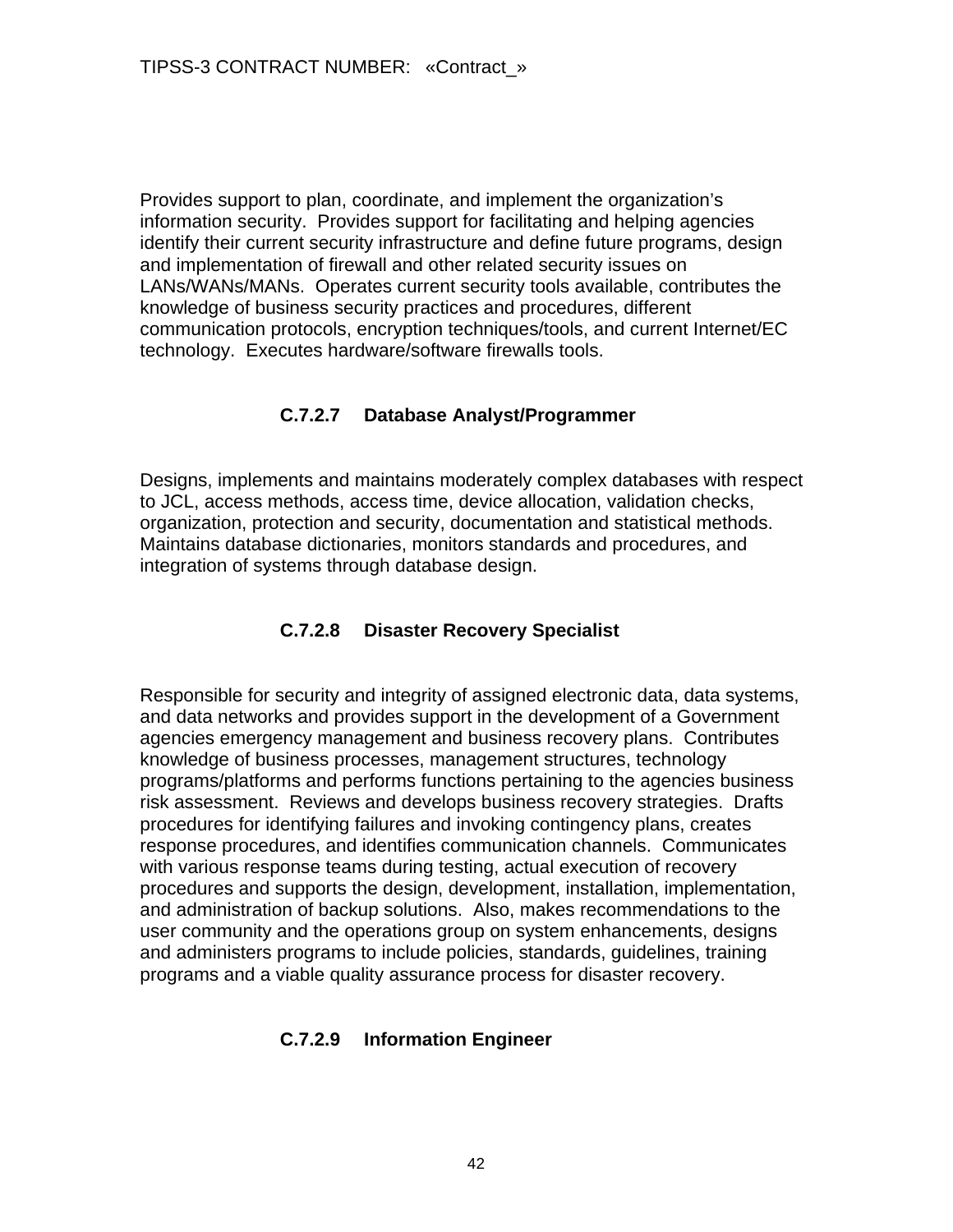Applies business process improvement practices to re-engineer methodologies/ principles and business process modernization projects. Should apply as appropriate, activity data modeling, transaction flow analysis, and internal control and risk analysis, modern business methods and applies performance measurement techniques. Assist in establishing standards for information systems procedures. Develops and applies organization-wide information models for use in designing and building integrated, shared software and database management systems. Constructs sound, logical business improvement opportunities consistent with corporate Information Management guiding principles, cost savings, and open system architecture objectives. Senior level supervisors provide daily supervision and direction to staff.

### **C.7.2.10 Network Engineer**

Reviews, plans, and evaluates network Systems. May troubleshoot network systems and recommend improvements to network. Also, provides documentation/project tracking and management reporting, tactical, and strategic input on overall network planning and related projects. Senior level supervisor leads and directs the staff.

### **C.7.2.11 Software Developer/Programmer**

Develops codes, tests, and debugs new software or enhancements to existing software. Performs maintenance on existing software products and contributes knowledge of business applications. Writes programs according to specifications needed. Works with the technical staff to understand problems had with software and then resolve them. Resolves customer complaints with the software and responds to suggestions for improvements and enhancements. Also, assists in the development of software user manuals. Senior level supervisors provide daily supervision and direction to staff.

### **C.7.2.12 Systems Software Engineer**

Should provide identification/fixing for the problems within existing software, design/implementation of new systems, enhances the existing applications and participates in analysis, design and new construction of next generation IT applications. Responsible for understanding the needs of the customers and the realities of commercially available IT products, and creating requirements that will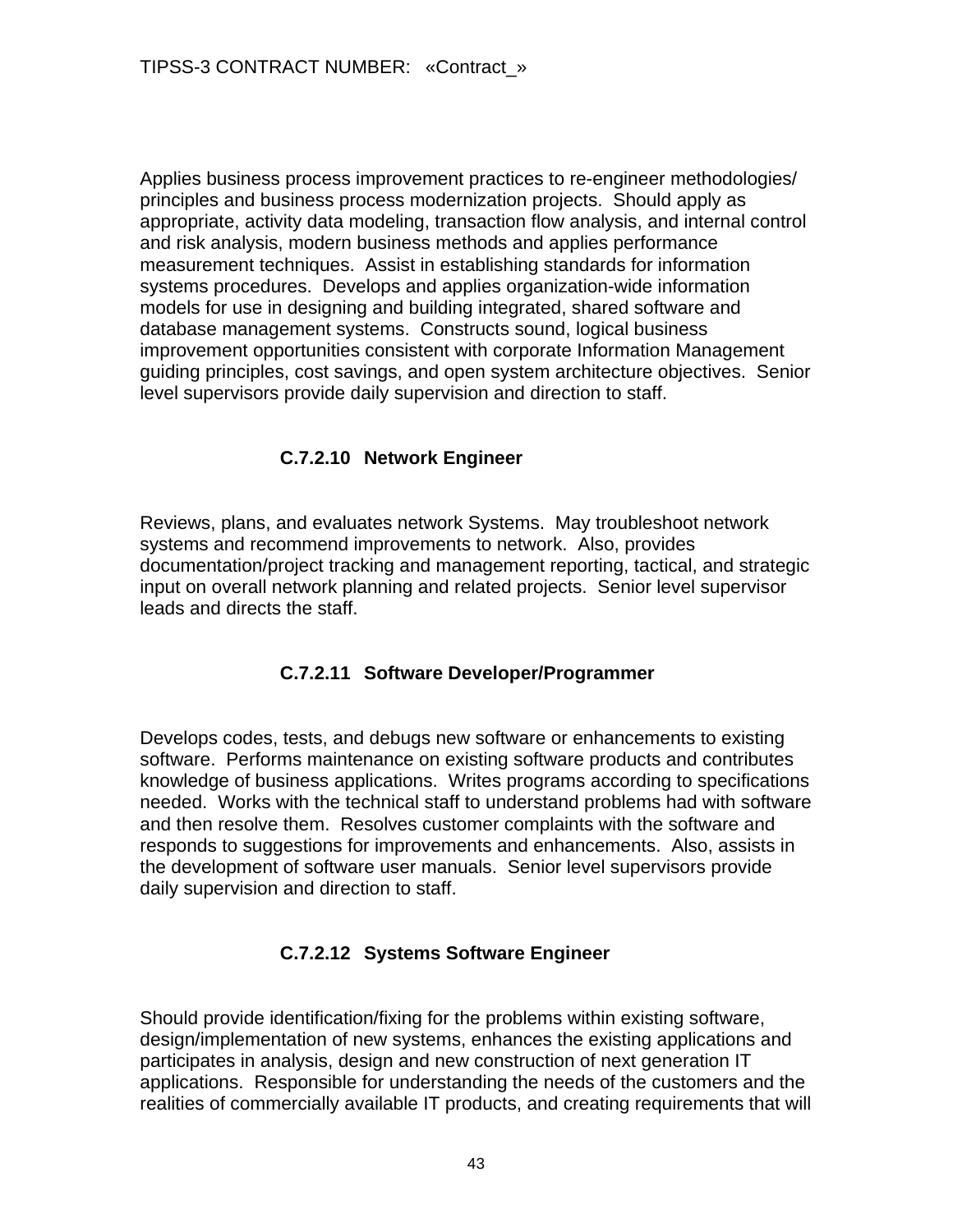allow implementation by the development team and COTS products. Also, contributes knowledge of telecommunications concepts, computer languages, operating systems, database/DBMS and applications.

### **C.7.2.13 Systems Analyst**

Analyzes and develops computer software possessing a wide range of capabilities, including numerous engineering, business, and records management functions. Analyzes the information requirements, evaluates analytically and systematically problems of workflow, organization, and planning. Develops plans for automated information systems from project inception to conclusion. Analyzes user interfaces, maintain hardware and software performance tuning, analyze workload and computer usage, maintain interfaces with outside systems, analyze downtimes, analyze proposed system modifications, upgrades and new COTS.

Defines the problem, and develops system requirements and program specifications, from which programmers prepare detailed flow charts, programs, and tests. Shall develop in conjunction with the functional users system alternative solutions and then coordinate closely with the programmers to ensure proper implementation of program and system specifications.

Senior level supervisor provides technical and administrative direction for personnel performing software development tasks, including the review of work products for correctness, adherence to the design concept and to user standards, and for progress in accordance with schedules.

# **C.7.2.14 Systems Architect**

Shall also, establish system information requirements using the analysis from information engineer(s) in the development of enterprise-wide or large-scale information systems.

Designs architecture to include the software, hardware, and communications to support the total requirements as well as provide for present and future crossfunctional requirements and interfaces. Ensures that the systems are compatible and in compliance with the standards for open systems architectures, the Open Systems Interconnection (OSI) and International Standards Organization (ISO) reference models, and profiles of standards - such as Institute of Electrical and Electronic Engineers (IEEE) Open Systems Environment (OSE) reference mode